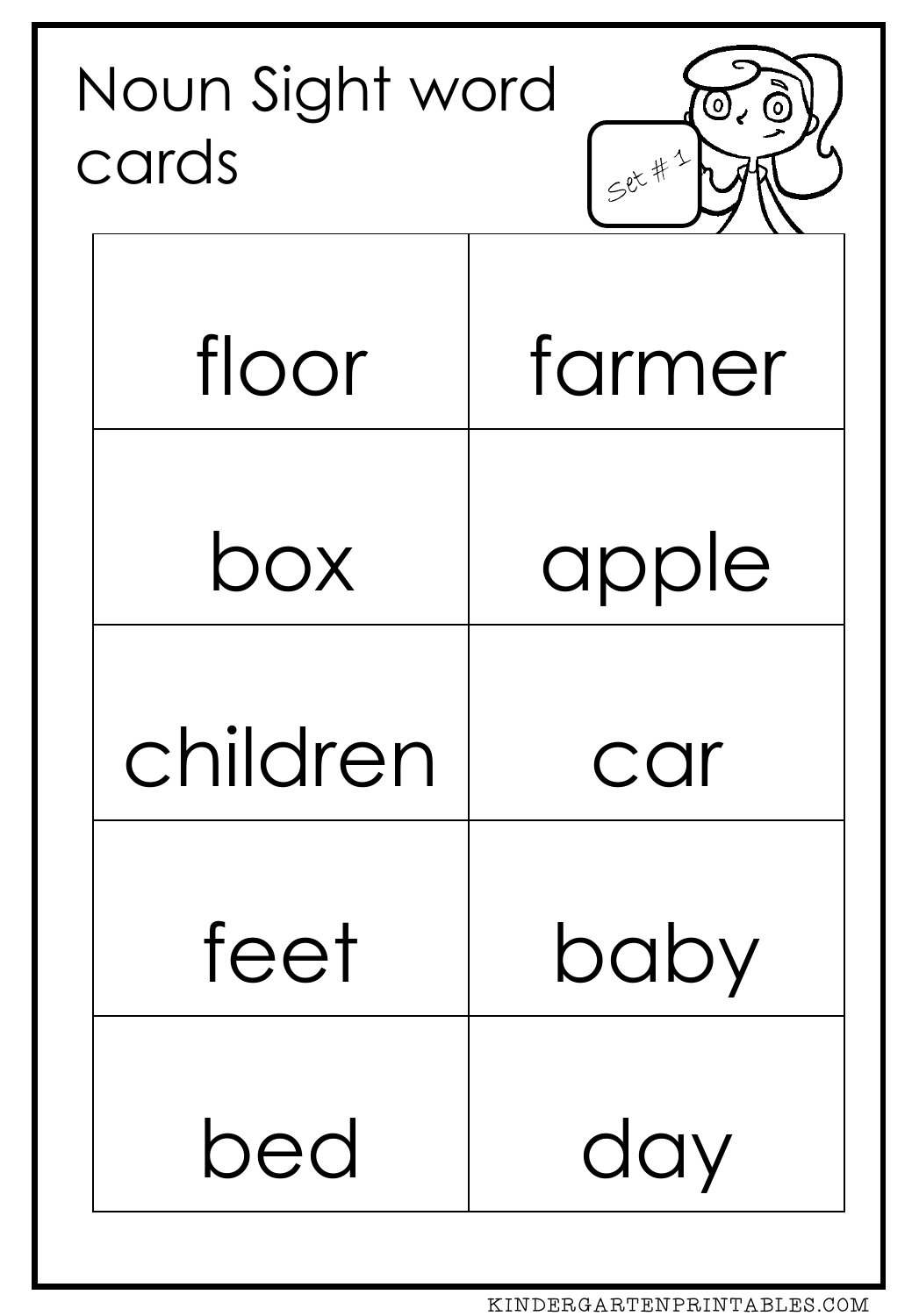| Noun Sight word<br>Assessment<br>Name<br>Class | $\left( 0\right)$<br>$\frac{1}{5}$ |
|------------------------------------------------|------------------------------------|
| floor                                          |                                    |
| farmer                                         |                                    |
| box                                            |                                    |
| apple                                          |                                    |
| children                                       |                                    |
| car                                            |                                    |
| feet                                           |                                    |
| baby                                           |                                    |
| bed                                            |                                    |
| day                                            |                                    |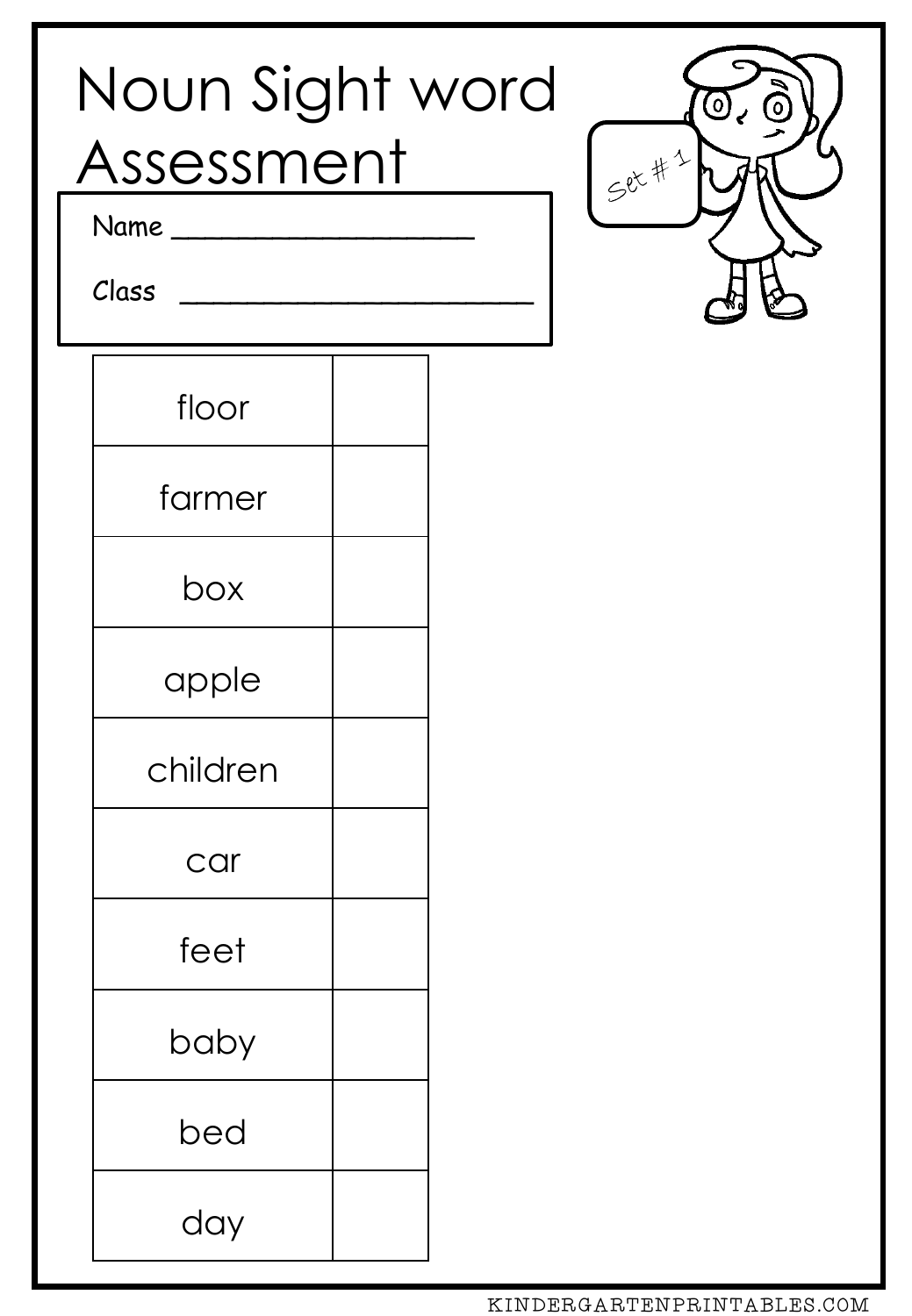

Sight Words are words that appear often in text,

These words don't follow the phonetic approach and can be difficult to sound out when reading.



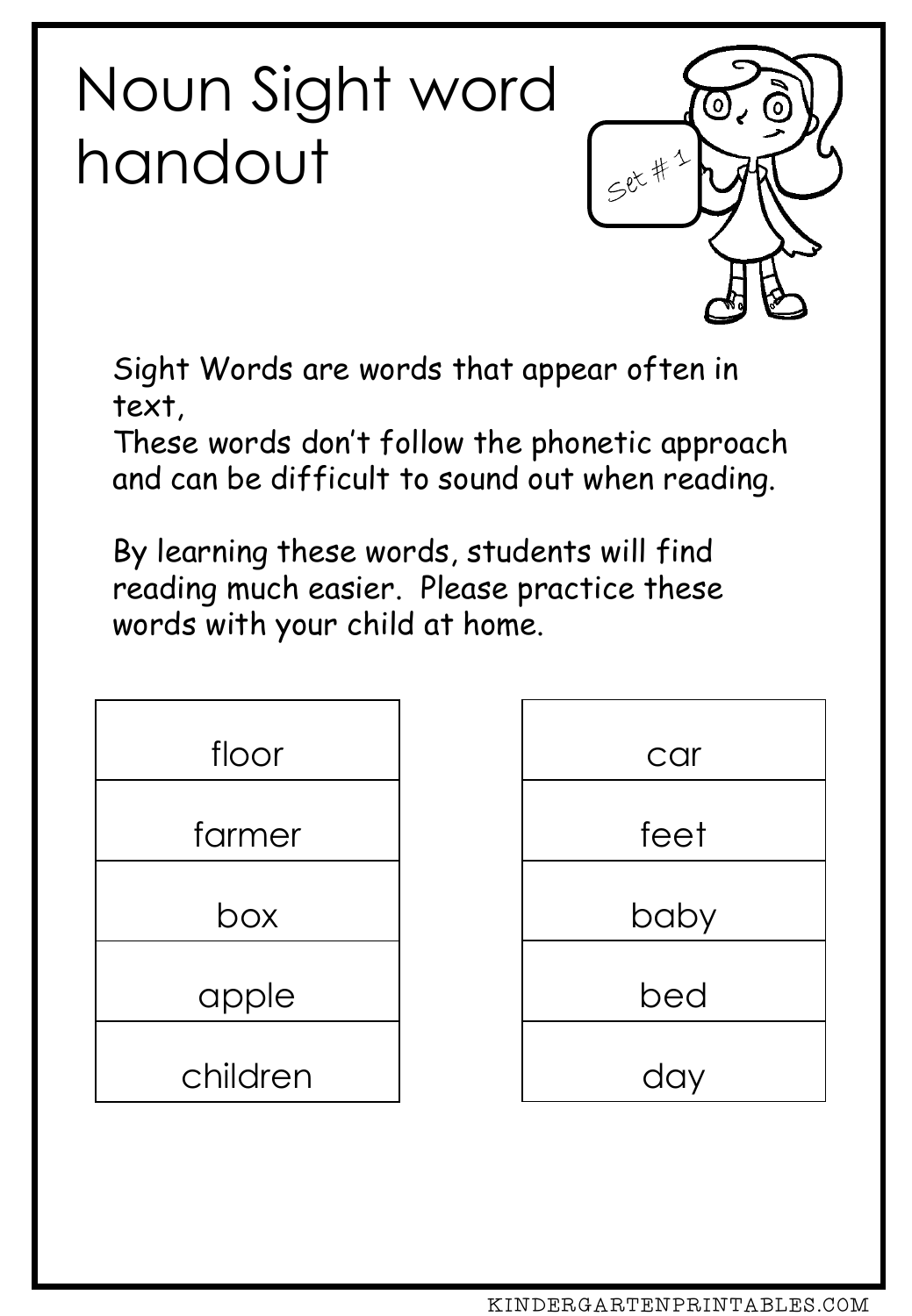| Noun Sight word<br>cards | $50x + 21$ |
|--------------------------|------------|
| door                     | cake       |
| coat                     | chicken    |
|                          | CNIISTMIUS |
| father                   | $be$ ll    |
| birthday                 | fish       |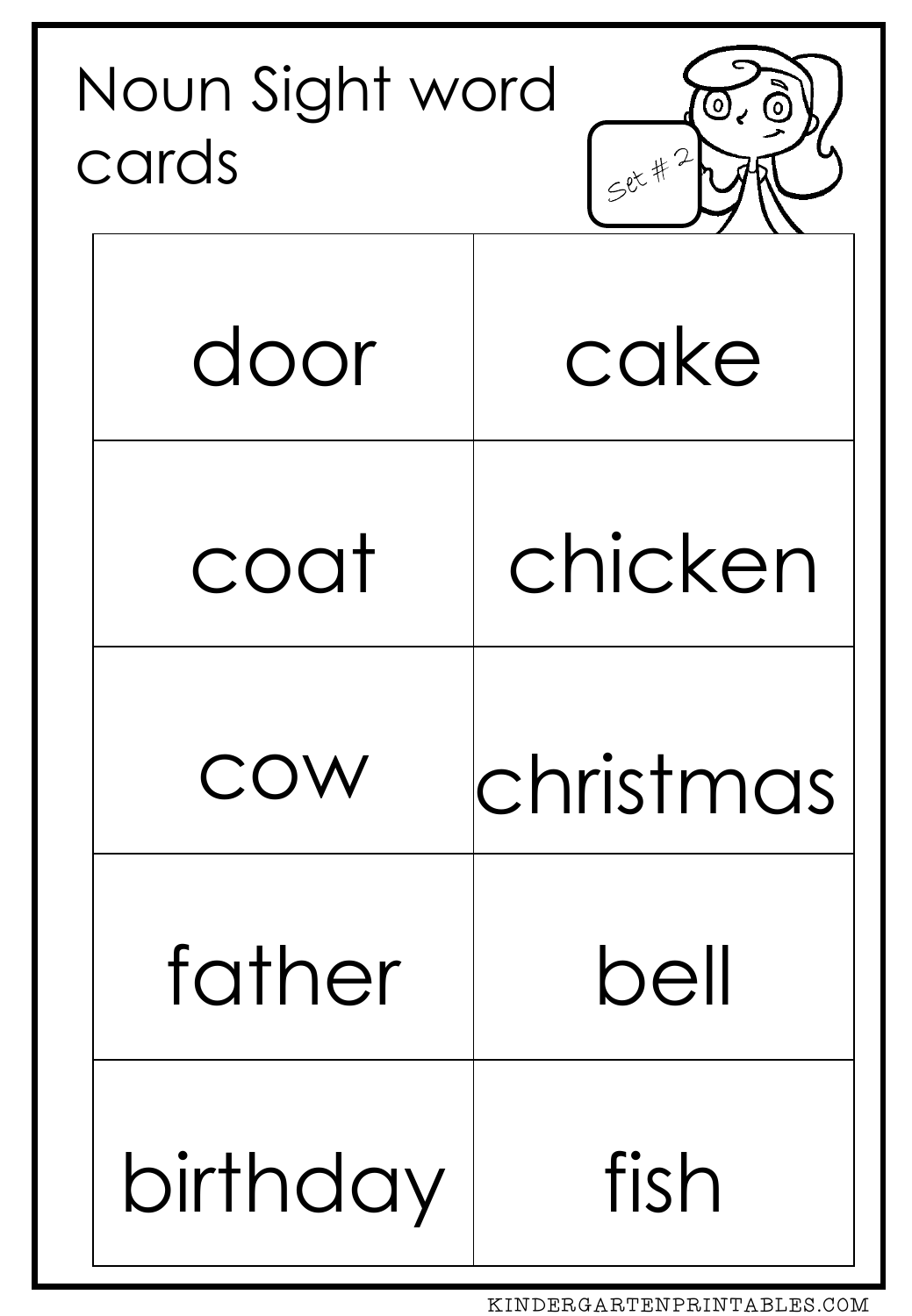| Noun Sight word<br>Assessment<br>Name<br>Class |  | $\frac{1}{58}$ | $\circledcirc$<br>$\left( 0 \right)$ |
|------------------------------------------------|--|----------------|--------------------------------------|
| door                                           |  |                |                                      |
| cake                                           |  |                |                                      |
| coat                                           |  |                |                                      |
| chicken                                        |  |                |                                      |
| COW                                            |  |                |                                      |
| christmas                                      |  |                |                                      |
| father                                         |  |                |                                      |
| bell                                           |  |                |                                      |
| birthday                                       |  |                |                                      |
| fish                                           |  |                |                                      |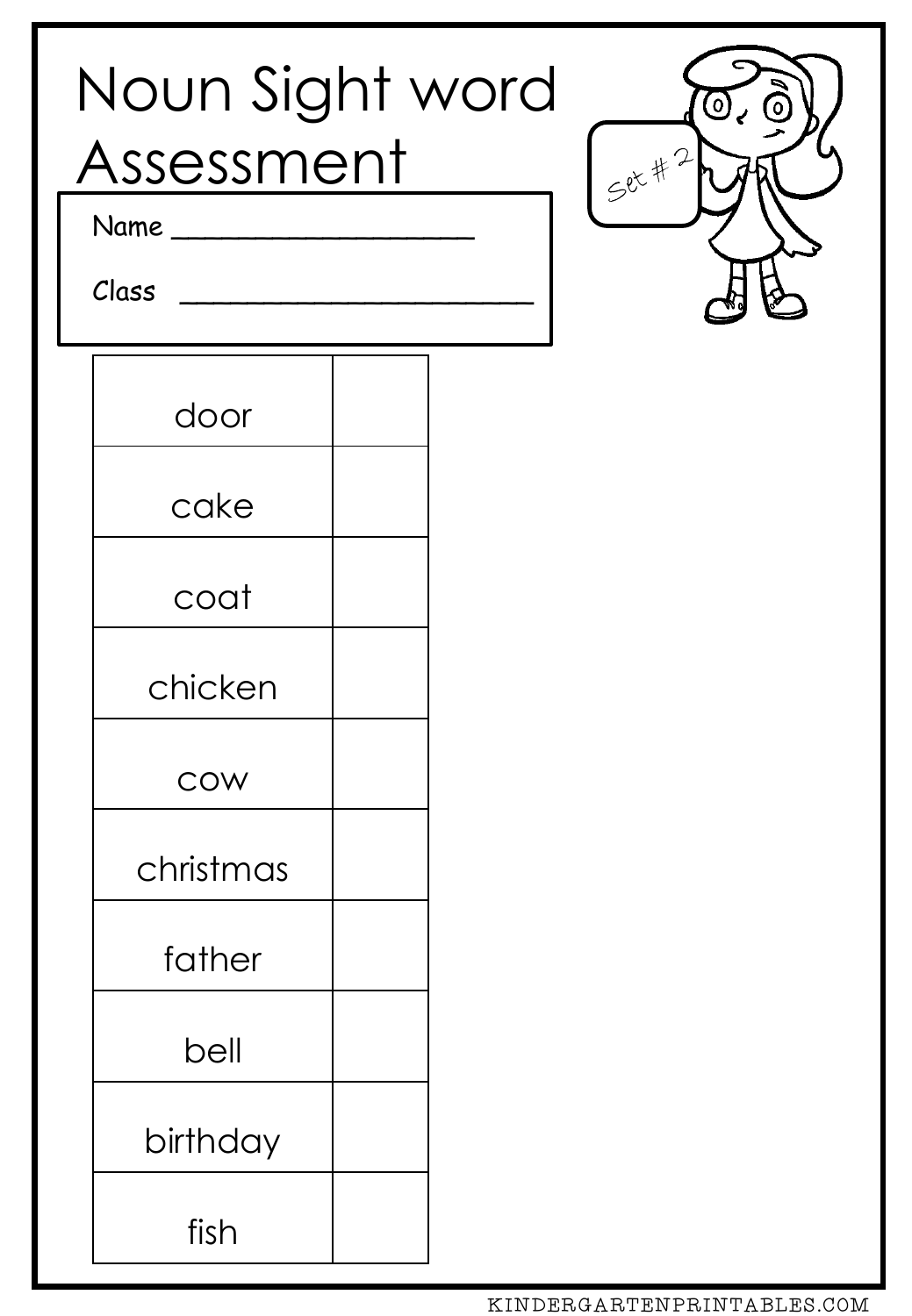

Sight Words are words that appear often in text,

These words don't follow the phonetic approach and can be difficult to sound out when reading.

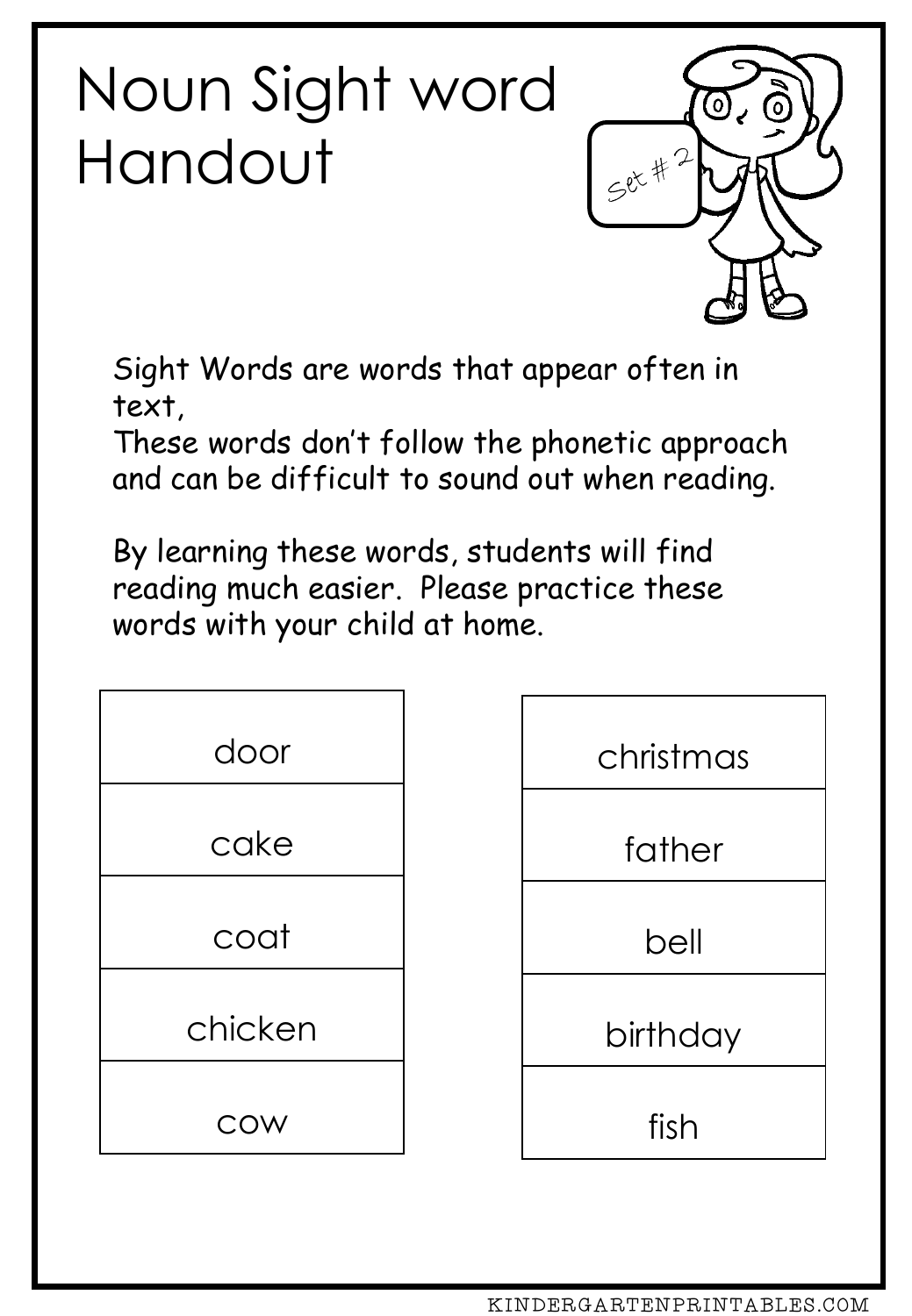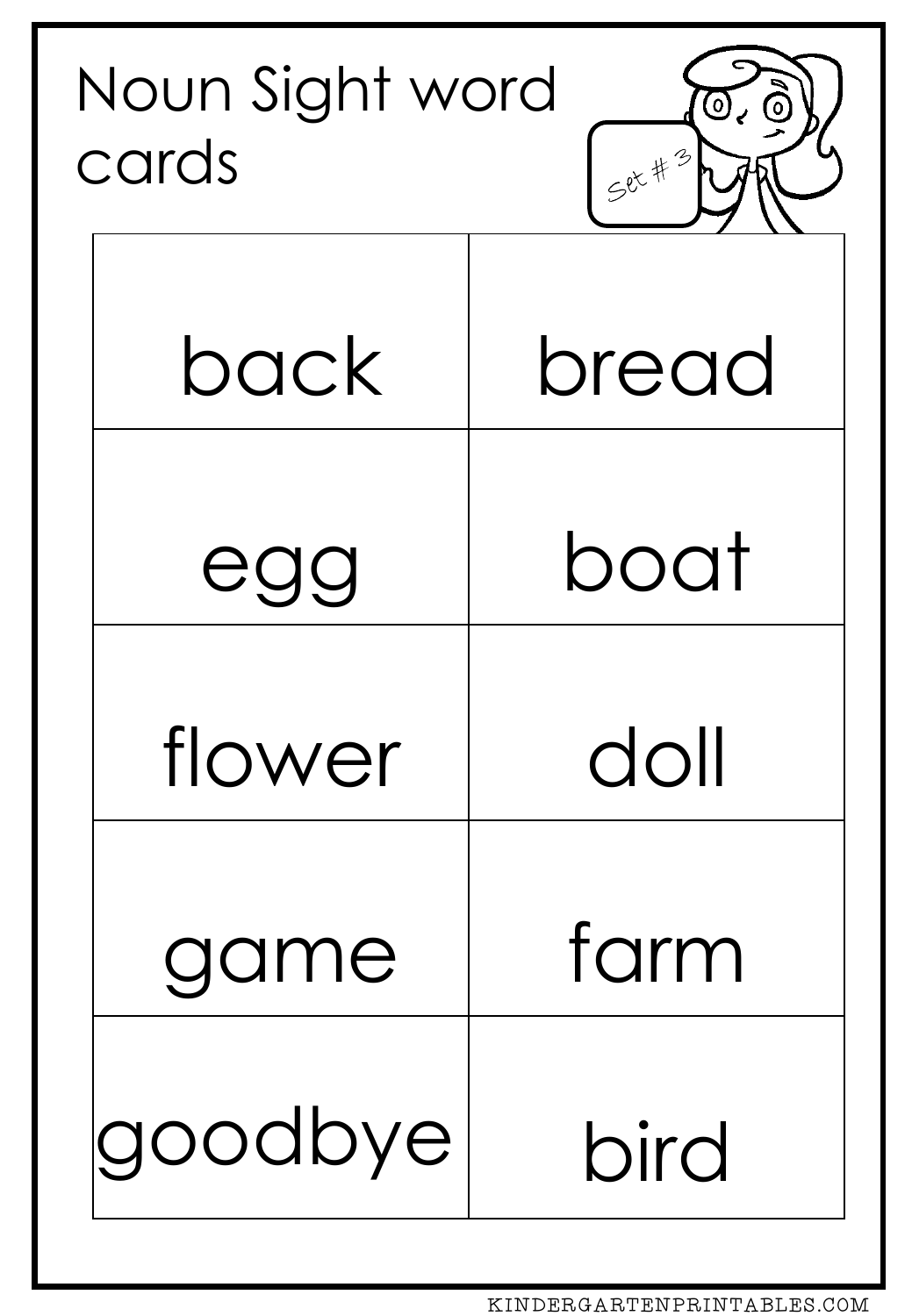| Noun Sight word<br>Assessment<br>Name_<br>Class |  | $\frac{1}{58}$ | (⊚)<br>0 |
|-------------------------------------------------|--|----------------|----------|
| back                                            |  |                |          |
| bread                                           |  |                |          |
| egg                                             |  |                |          |
| boat                                            |  |                |          |
| flower                                          |  |                |          |
| doll                                            |  |                |          |
| game                                            |  |                |          |
| farm                                            |  |                |          |
| good-bye                                        |  |                |          |
| bird                                            |  |                |          |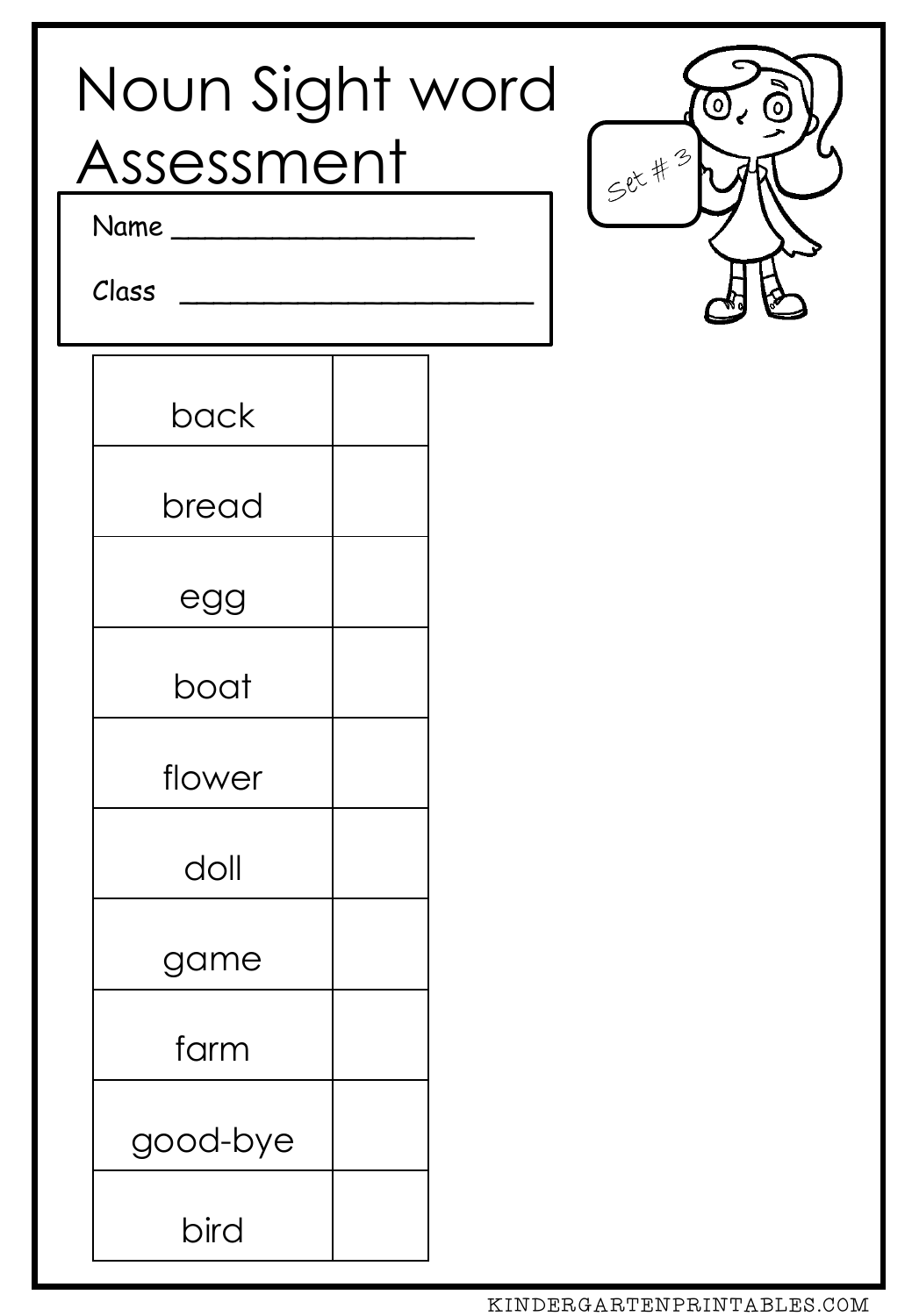

Sight Words are words that appear often in text,

These words don't follow the phonetic approach and can be difficult to sound out when reading.

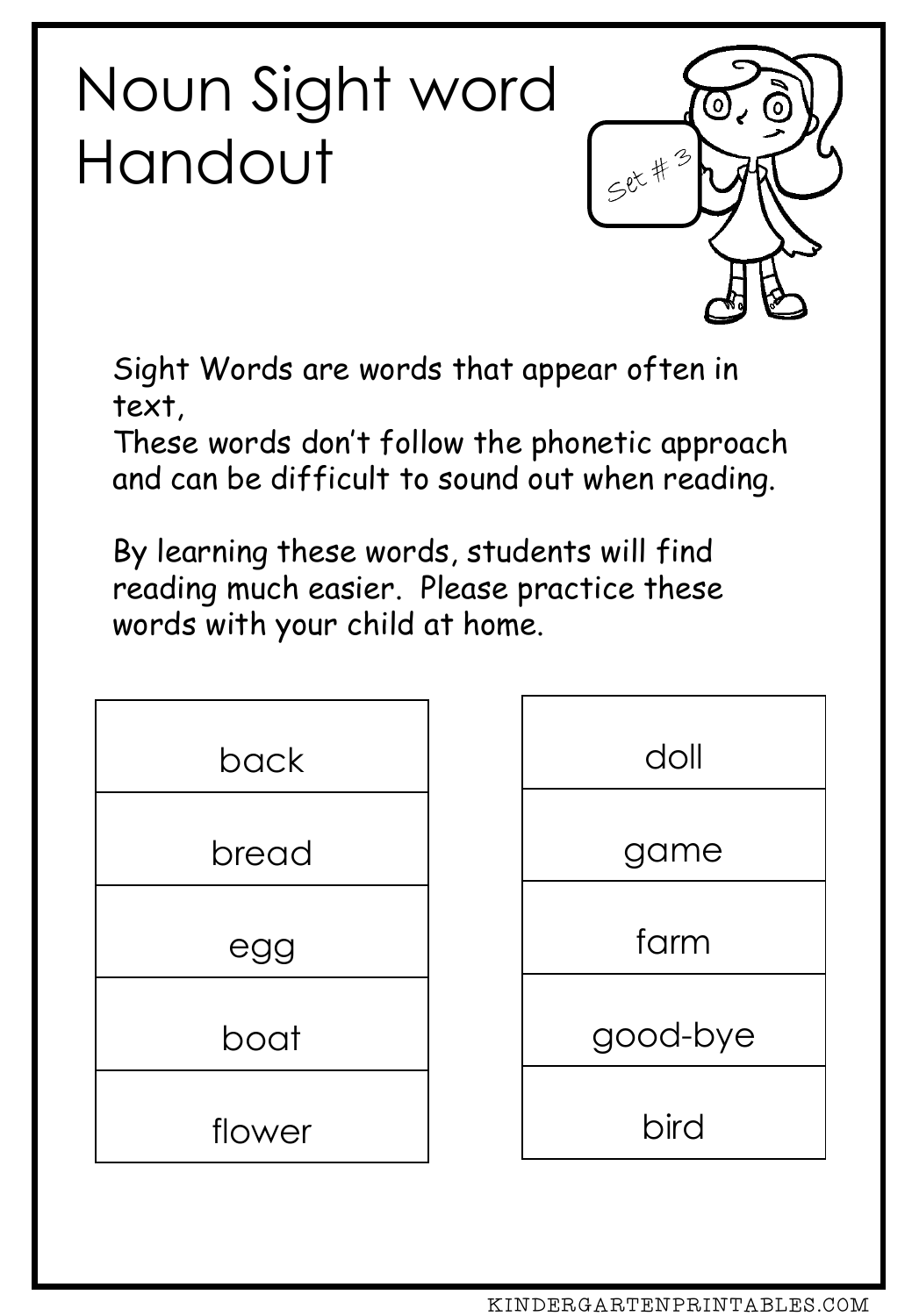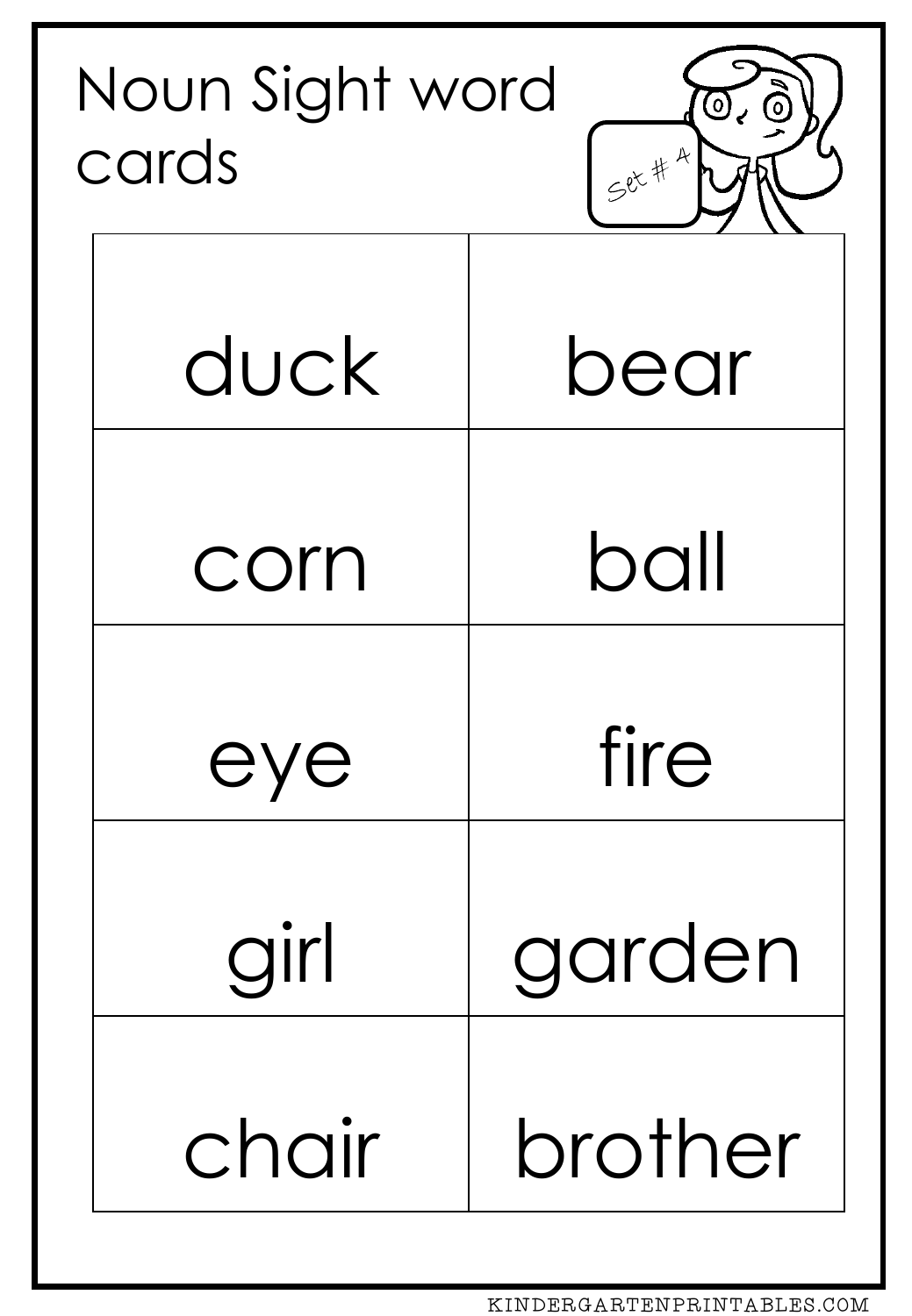| Noun Sight word<br>Assessment<br>Name<br>Class | <u>(٥)</u><br>$\left[ \text{o} \right]$<br>$\frac{1}{5}$ |
|------------------------------------------------|----------------------------------------------------------|
| duck                                           |                                                          |
| bear                                           |                                                          |
| corn                                           |                                                          |
| ball                                           |                                                          |
| eye                                            |                                                          |
| fire                                           |                                                          |
| girl                                           |                                                          |
| garden                                         |                                                          |
| chair                                          |                                                          |
| brother                                        |                                                          |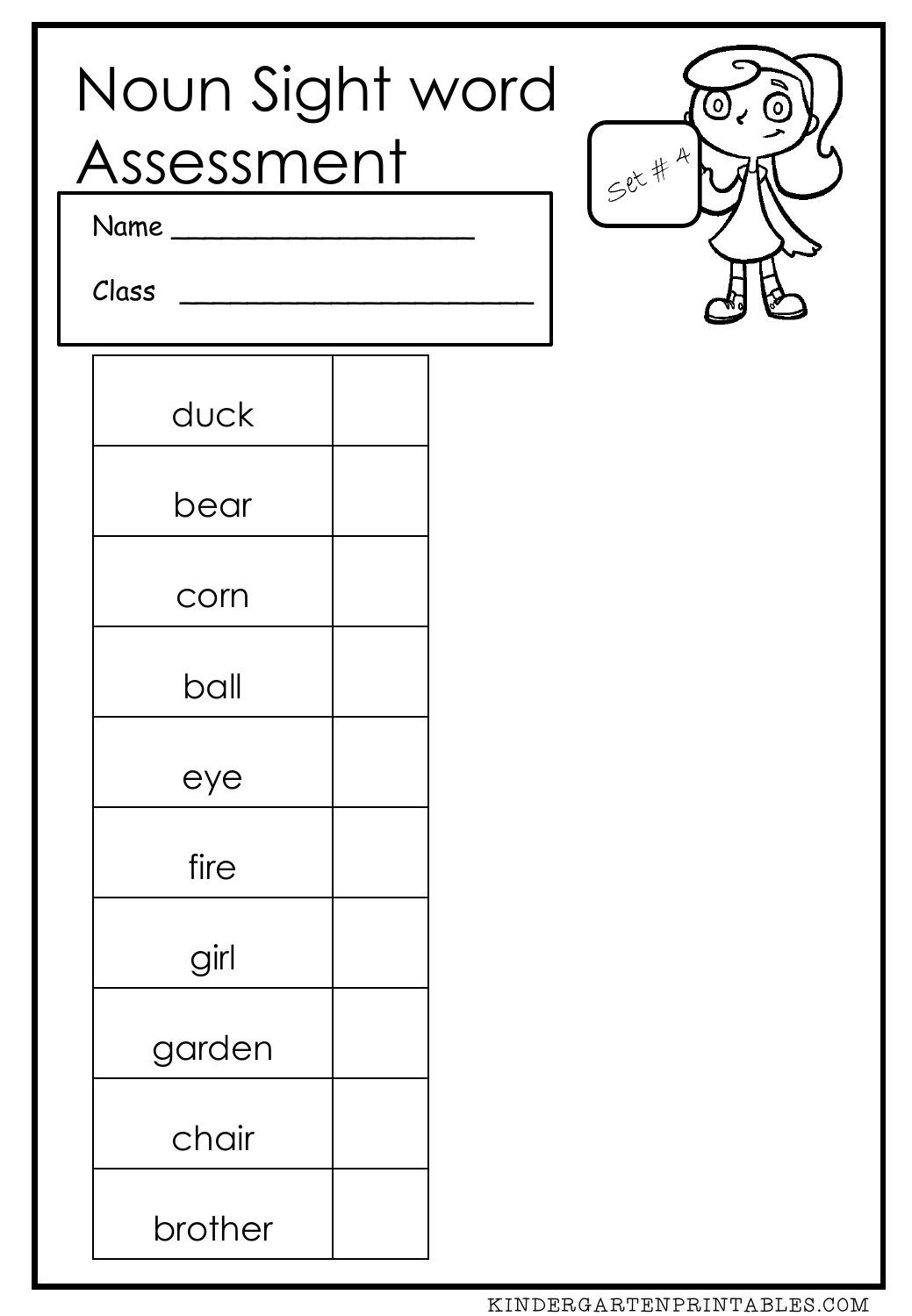

Sight Words are words that appear often in text,

These words don't follow the phonetic approach and can be difficult to sound out when reading.

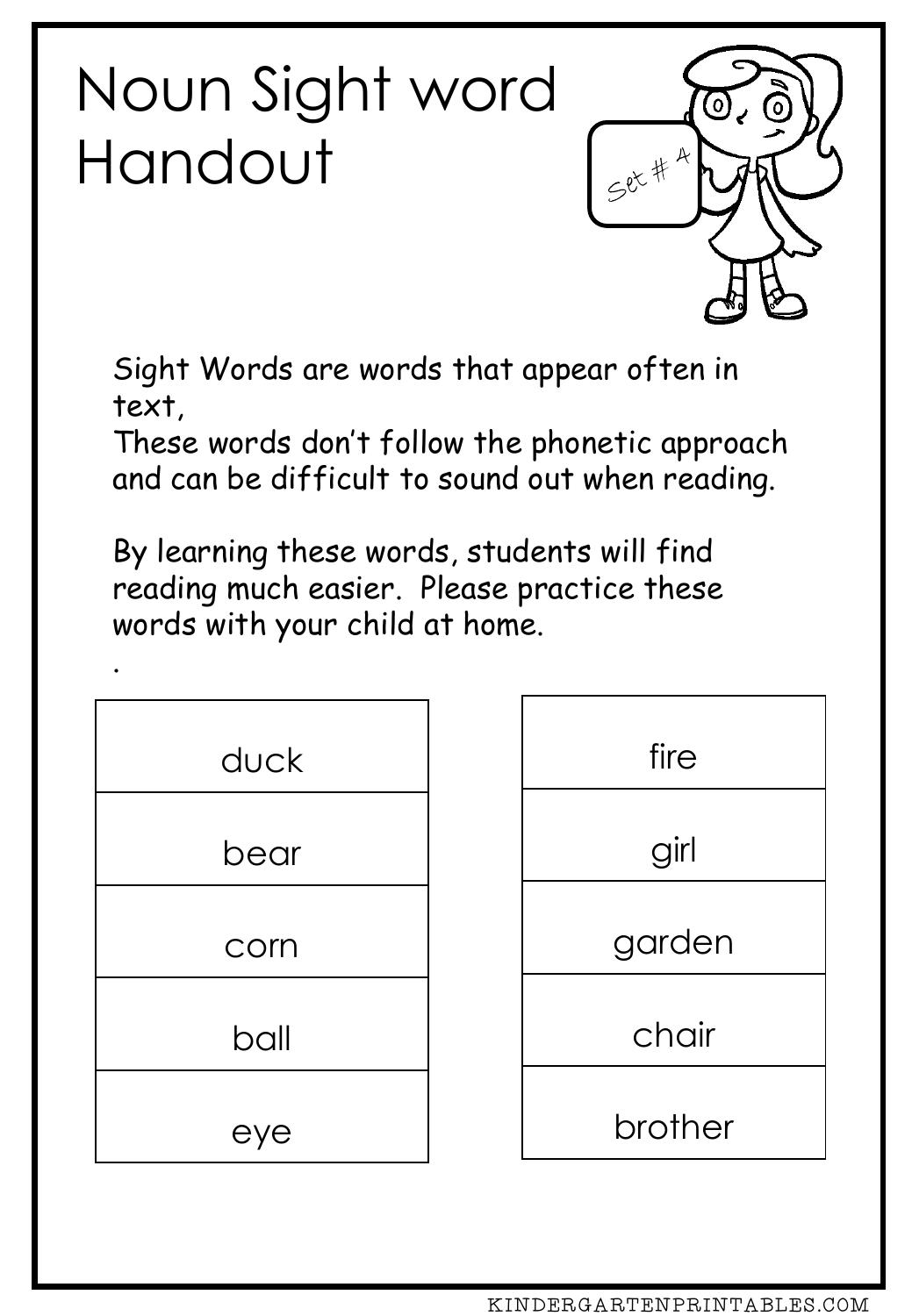| Noun Sight word |            |          |                                 |  |
|-----------------|------------|----------|---------------------------------|--|
| Progress        |            |          | $\overline{\omega}_\mathcal{C}$ |  |
| Name<br>Class   |            | HOUM     |                                 |  |
| Set#1           | Set#2      | Set#3    | Set #4                          |  |
| floor           | door       | back     | duck                            |  |
| farmer          | cake       | bread    | bear                            |  |
| box             | coat       | egg      | corn                            |  |
| apple           | chicken    | boat     | ball                            |  |
| children        | <b>COW</b> | flower   | eye                             |  |
| car             | christmas  | doll     | fire                            |  |
| feet            | father     | game     | girl                            |  |
| baby            | bell       | farm     | garden                          |  |
| bed             | birthday   | good-bye | chair                           |  |
| day             | fish       | bird     | brother                         |  |

Notes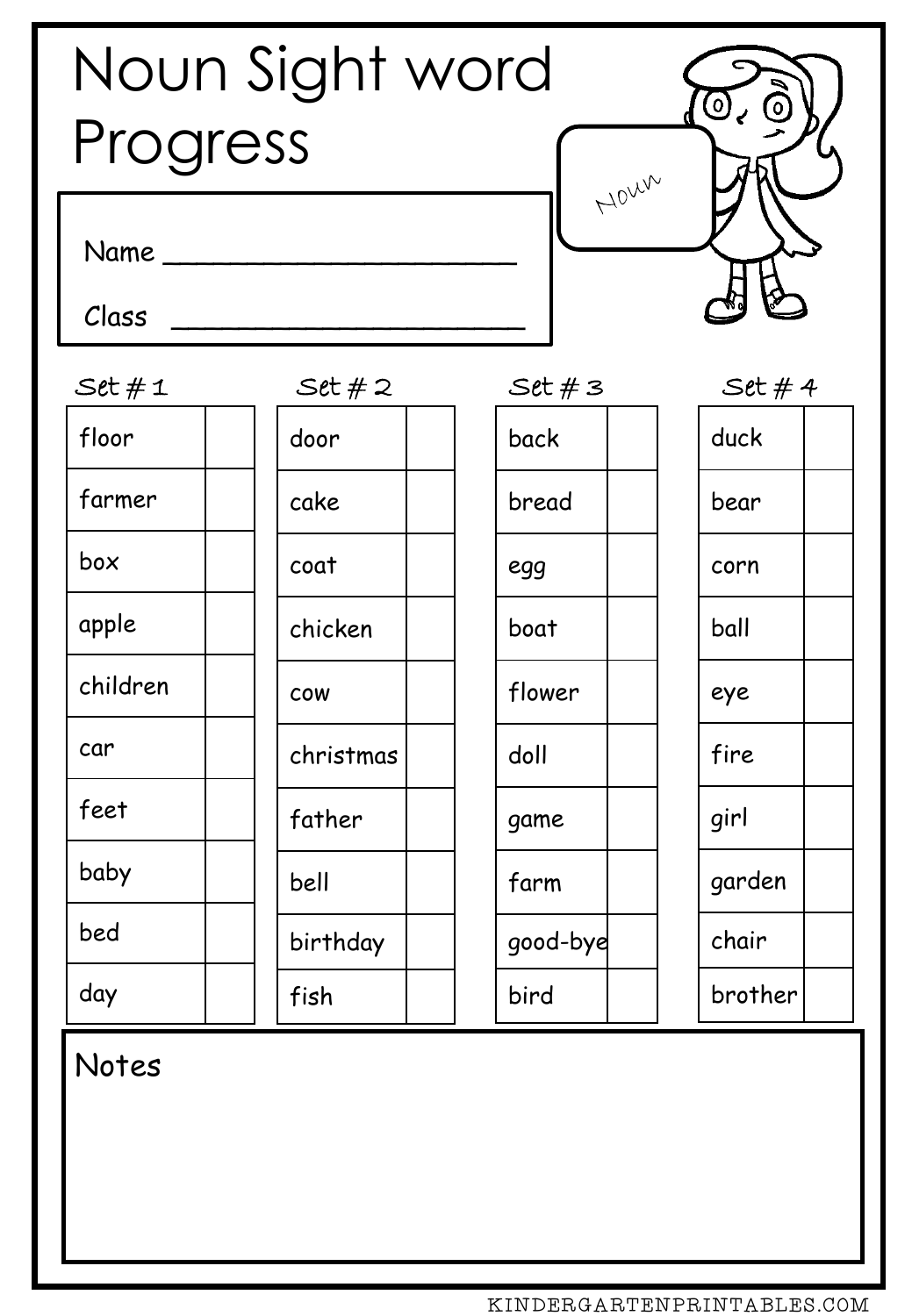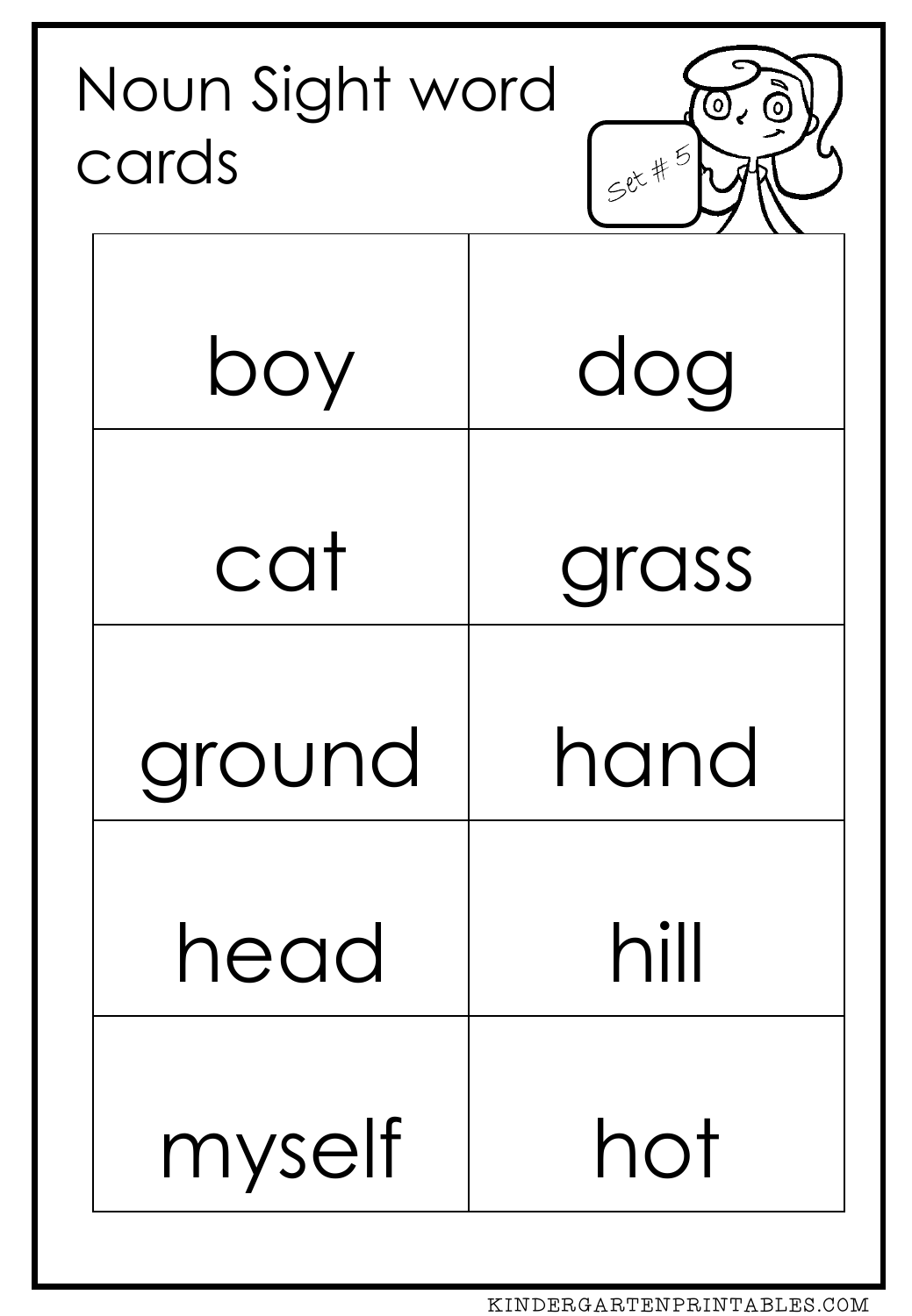| Noun Sight word<br>Assessment<br>Name<br>Class |  | $\frac{1}{58}$ | <u>(၀)</u><br>$\left( 0\right)$ |
|------------------------------------------------|--|----------------|---------------------------------|
| boy                                            |  |                |                                 |
| dog                                            |  |                |                                 |
| cat                                            |  |                |                                 |
| grass                                          |  |                |                                 |
| ground                                         |  |                |                                 |
| hand                                           |  |                |                                 |
| head                                           |  |                |                                 |
| hill                                           |  |                |                                 |
| myself                                         |  |                |                                 |
| hot                                            |  |                |                                 |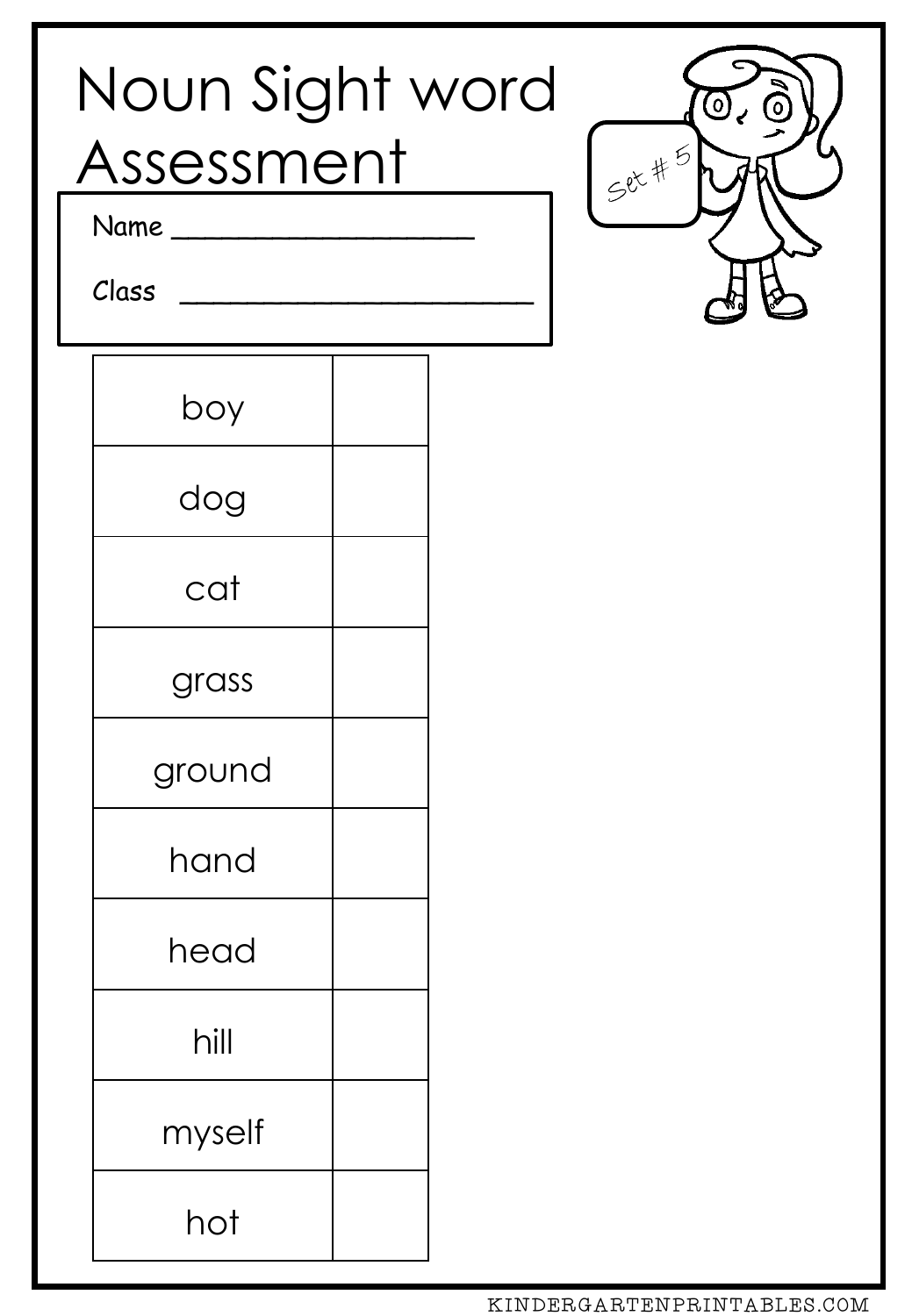

Sight Words are words that appear often in text,

These words don't follow the phonetic approach and can be difficult to sound out when reading.



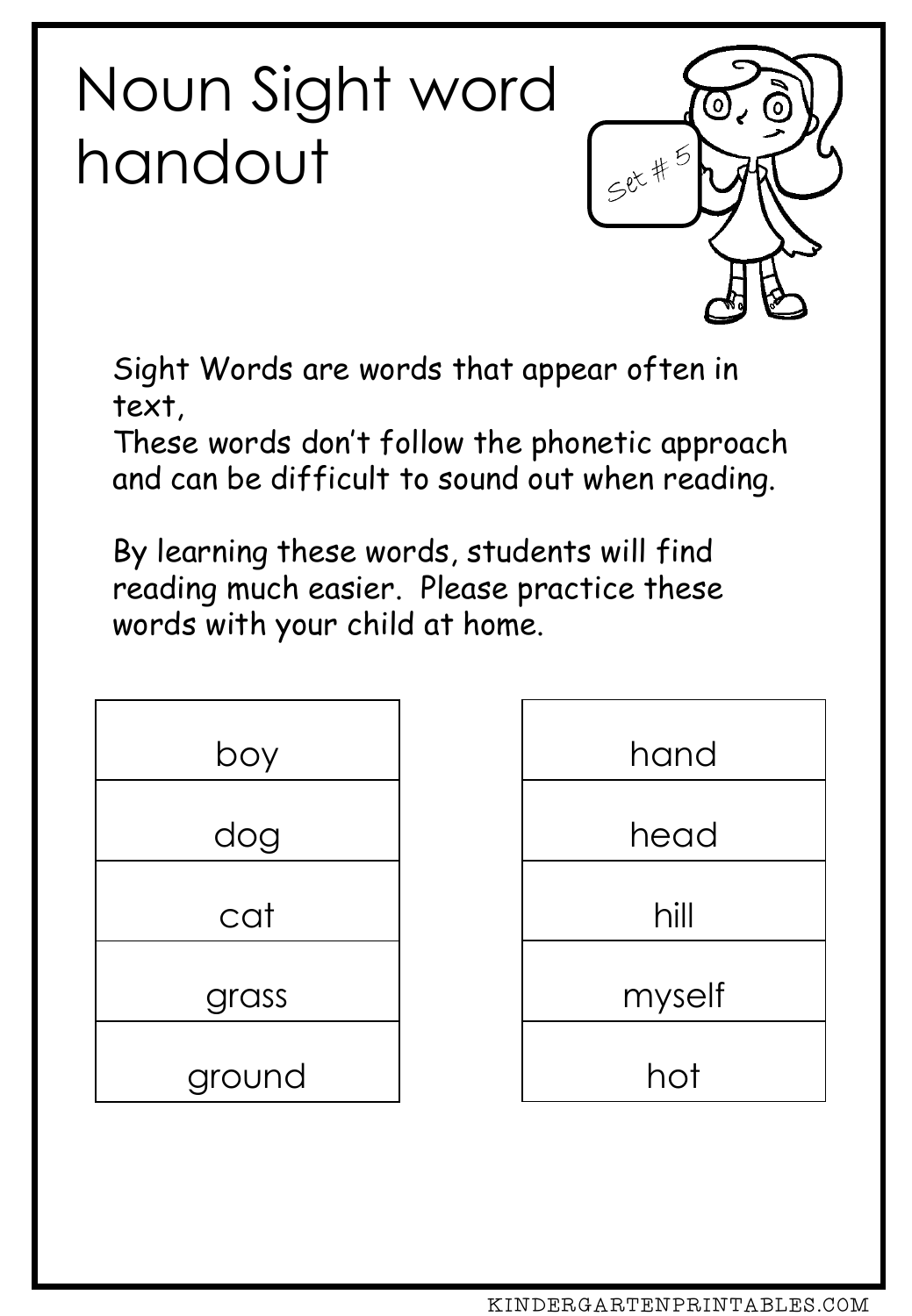| Noun Sight word<br>cards | $\left[ 0 \right]$<br>$50+6$ |
|--------------------------|------------------------------|
| time                     | stick                        |
| morning                  | home                         |
| rabbit                   | aper                         |
| SUN                      | horse                        |
| letter                   | school                       |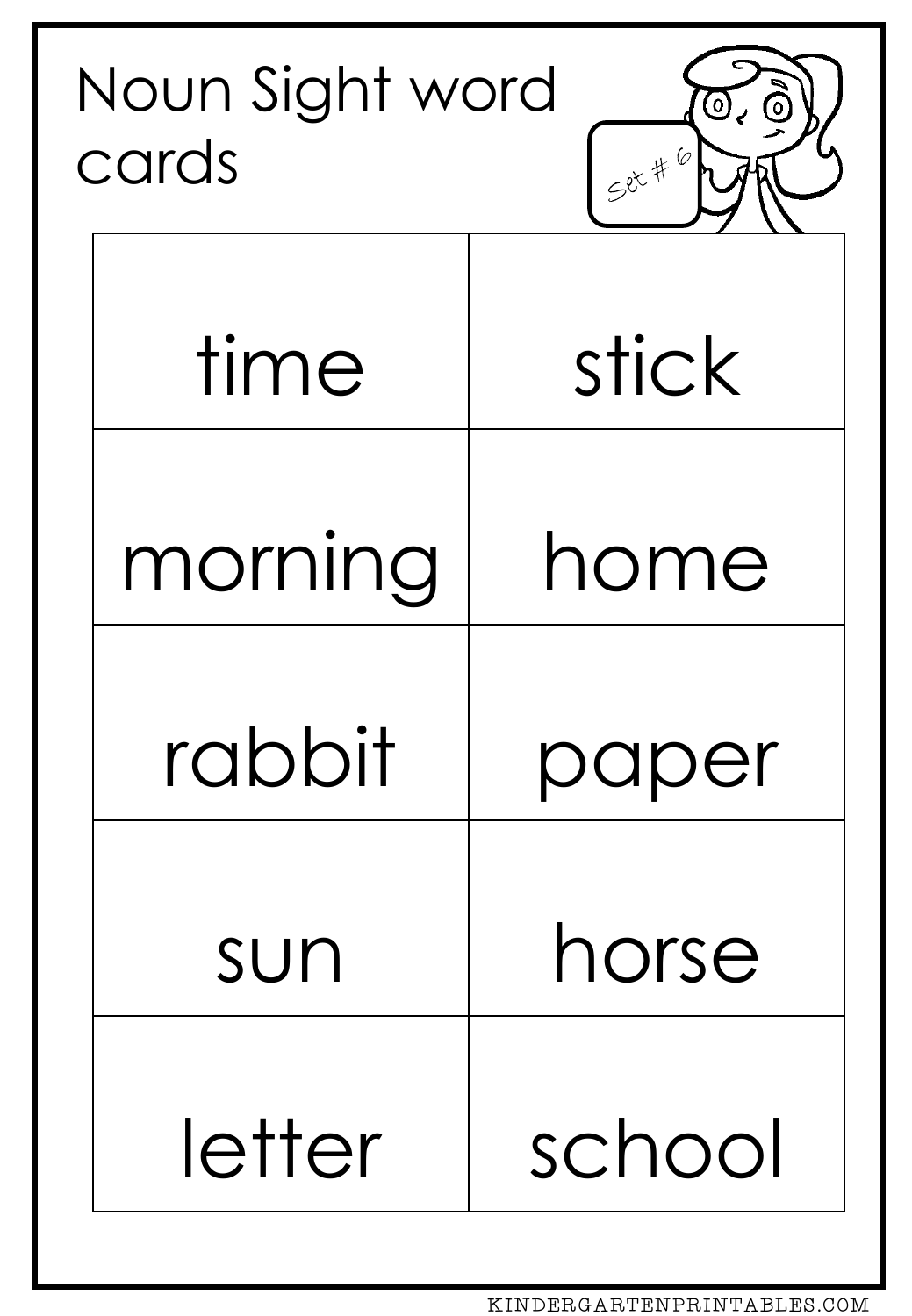| Noun Sight word<br>Assessment<br>Name<br>Class |  | $\boxed{\mathrm{o}}$<br>(၀)<br>$90x*61$ |
|------------------------------------------------|--|-----------------------------------------|
| time                                           |  |                                         |
| stick                                          |  |                                         |
| morning                                        |  |                                         |
| home                                           |  |                                         |
| rabbit                                         |  |                                         |
| paper                                          |  |                                         |
| sun                                            |  |                                         |
| horse                                          |  |                                         |
| letter                                         |  |                                         |
| school                                         |  |                                         |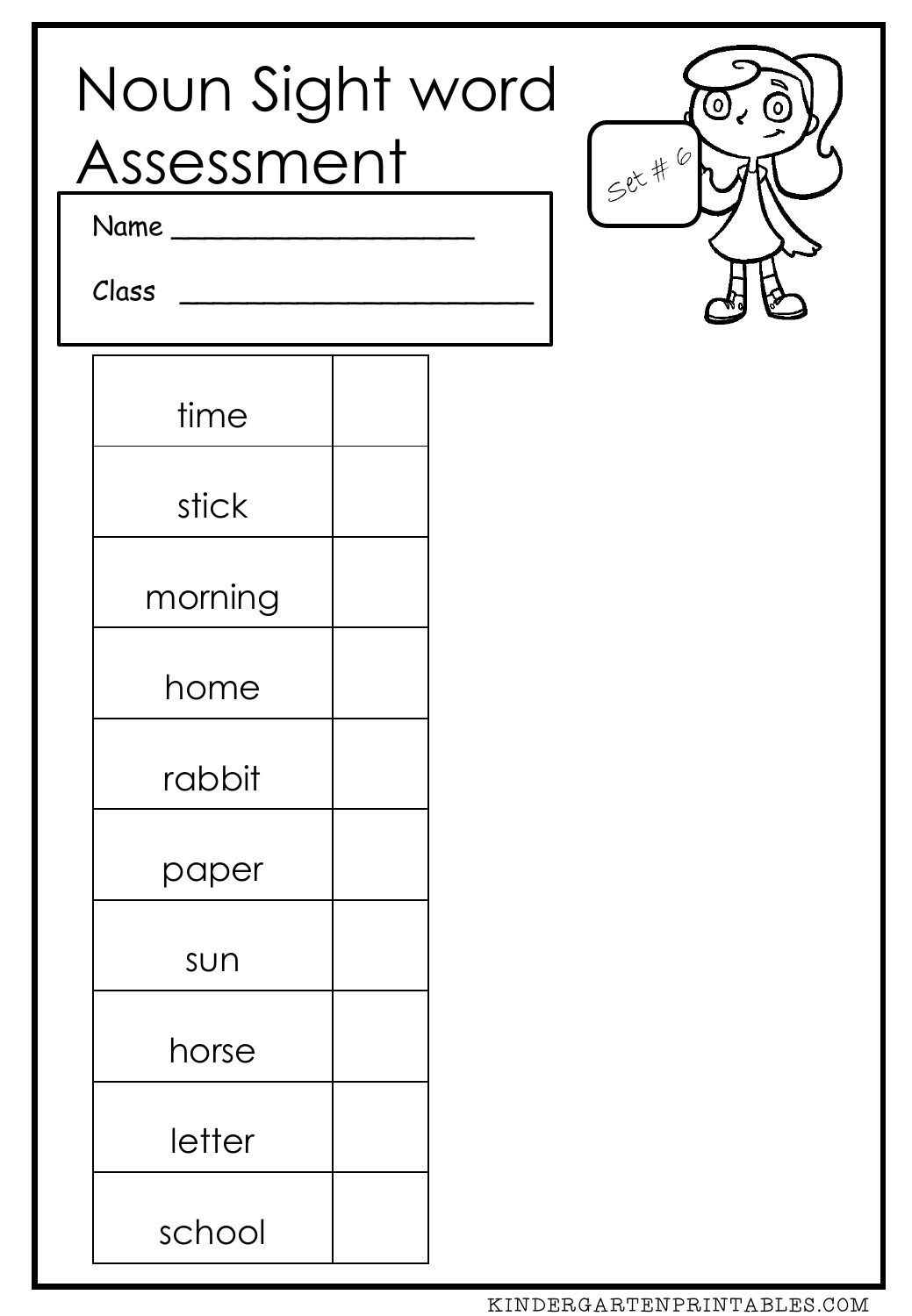

Sight Words are words that appear often in text,

These words don't follow the phonetic approach and can be difficult to sound out when reading.

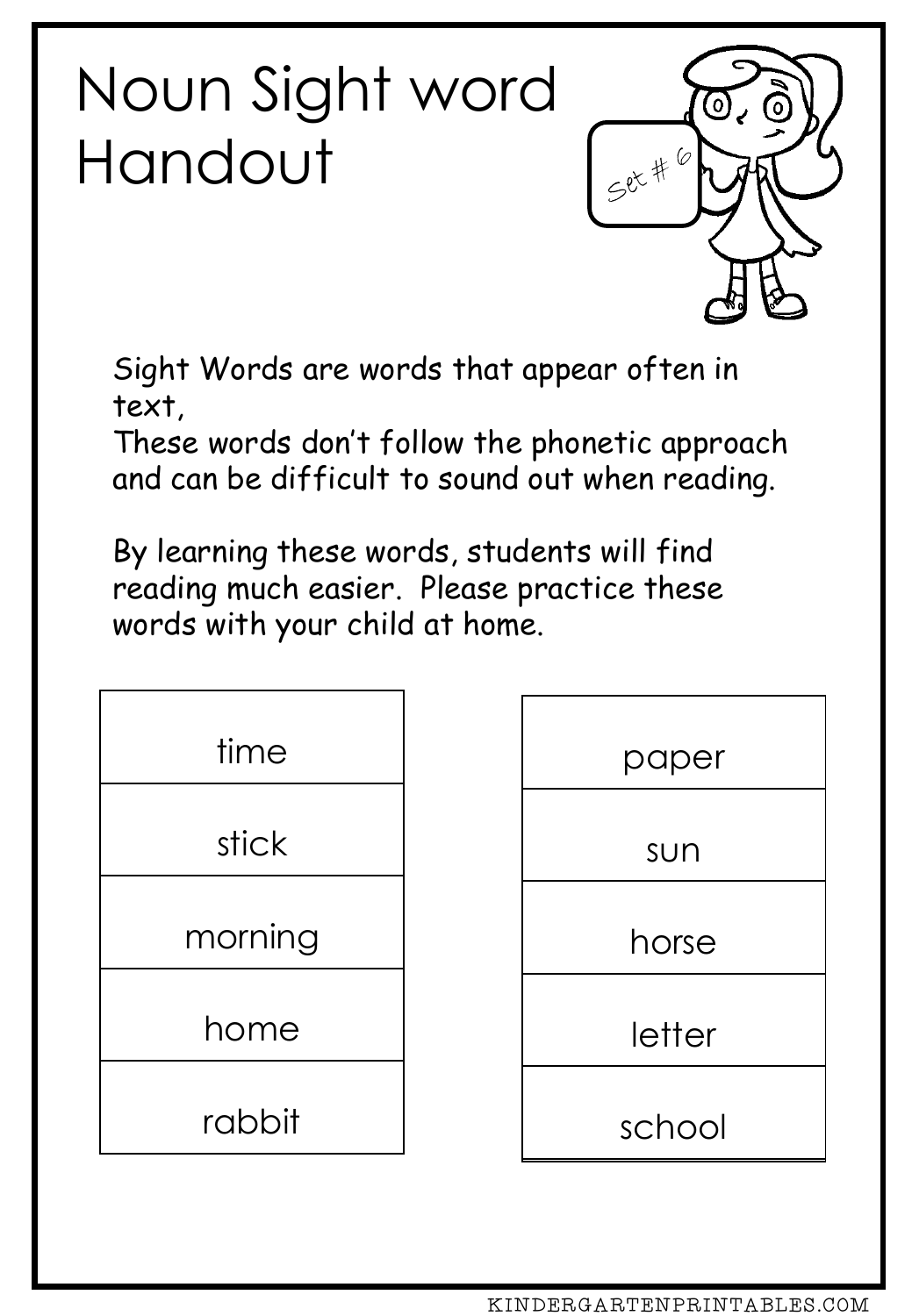| Noun Sight word<br>cards | <u>(၀)</u><br>$5e^{\chi}$ #7. |
|--------------------------|-------------------------------|
| shoe                     | night                         |
| ring                     | pig                           |
| Santa                    |                               |
| CIQUS                    |                               |
| street                   | man                           |
| milk                     | thing                         |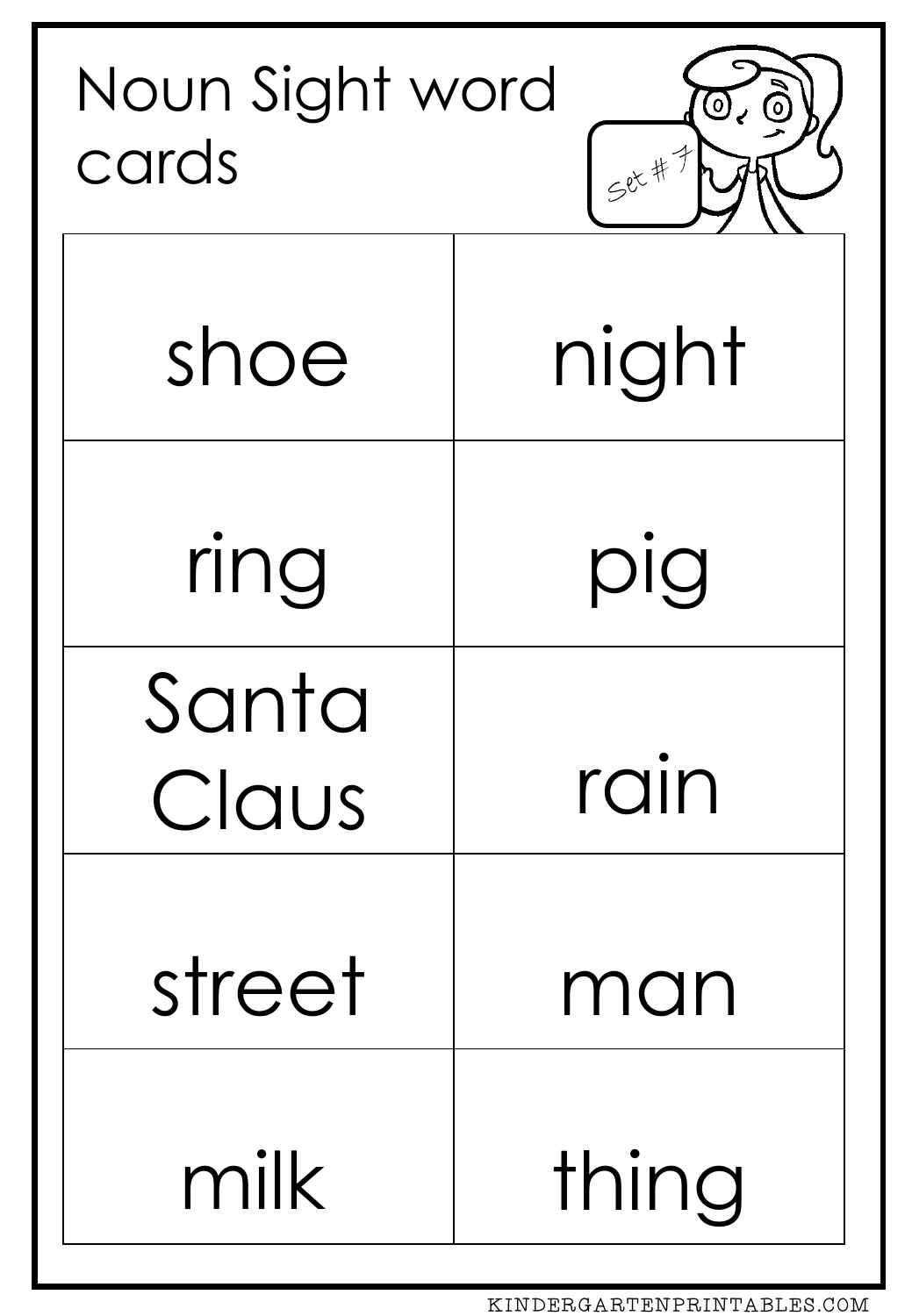| Noun Sight word<br>Assessment<br>Name<br>Class | $\copyright$<br>$\odot$<br>$50x + 7$ |
|------------------------------------------------|--------------------------------------|
| shoe                                           |                                      |
| night                                          |                                      |
| ring                                           |                                      |
| pig                                            |                                      |
| Santa Claus                                    |                                      |
| rain                                           |                                      |
| street                                         |                                      |
| man                                            |                                      |
| milk                                           |                                      |
| thing                                          |                                      |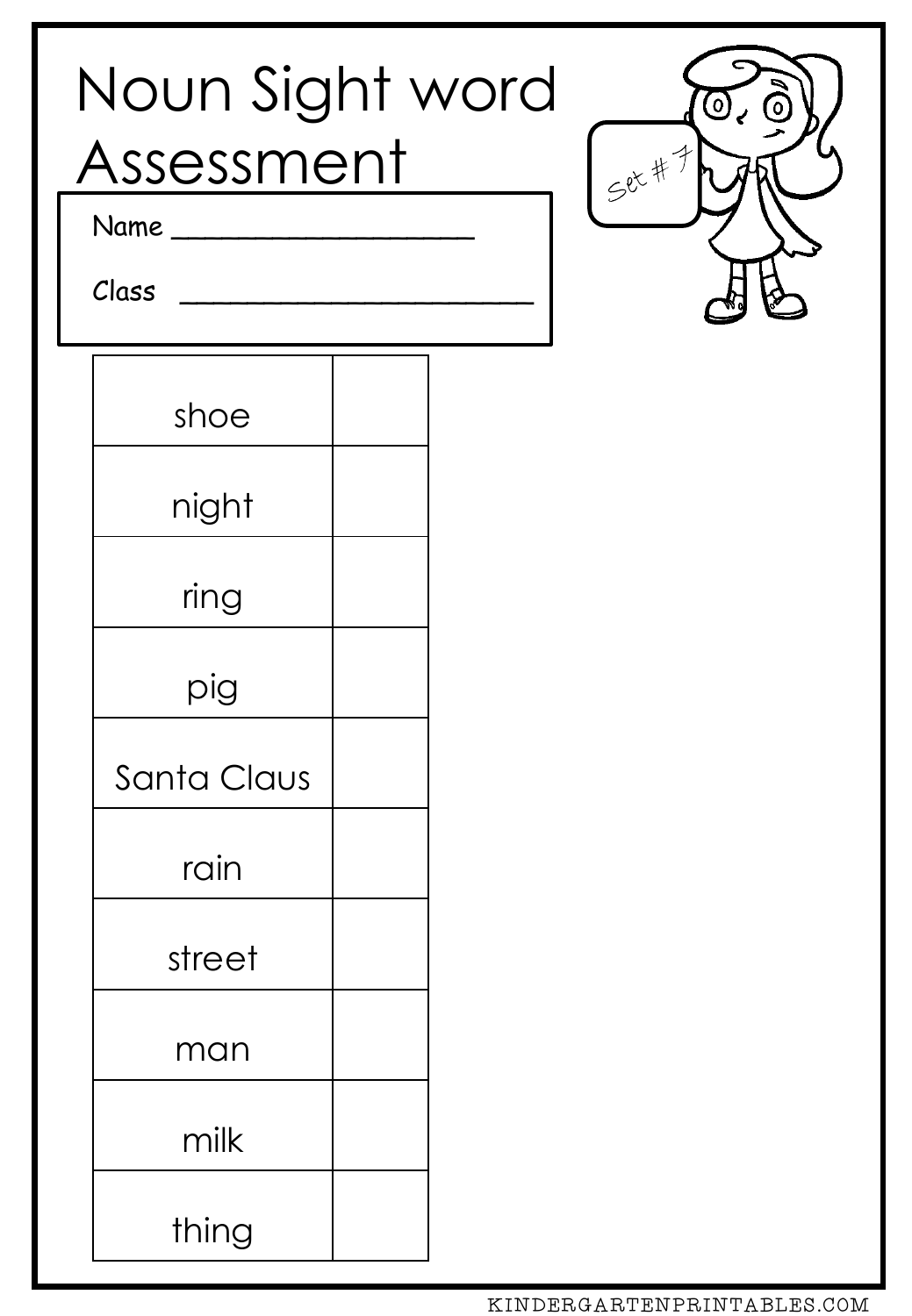

Sight Words are words that appear often in text,

These words don't follow the phonetic approach and can be difficult to sound out when reading.

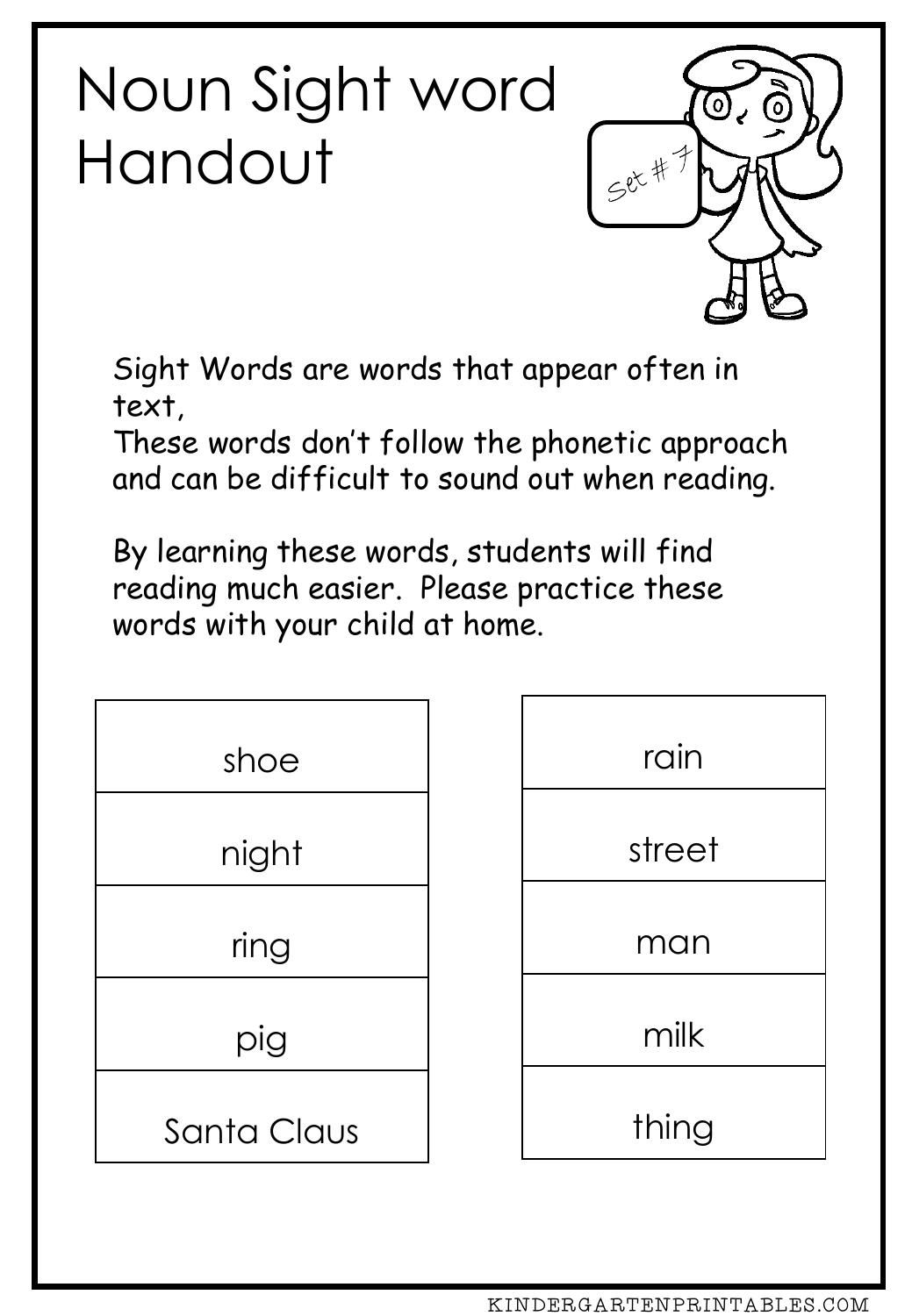| Noun Sight word<br>cards | <u>(0</u><br>$5e^{t}$ # 8, |
|--------------------------|----------------------------|
| house                    | name                       |
| snow                     | money                      |
|                          | sheep                      |
| toy                      | squirrel                   |
| water                    | men                        |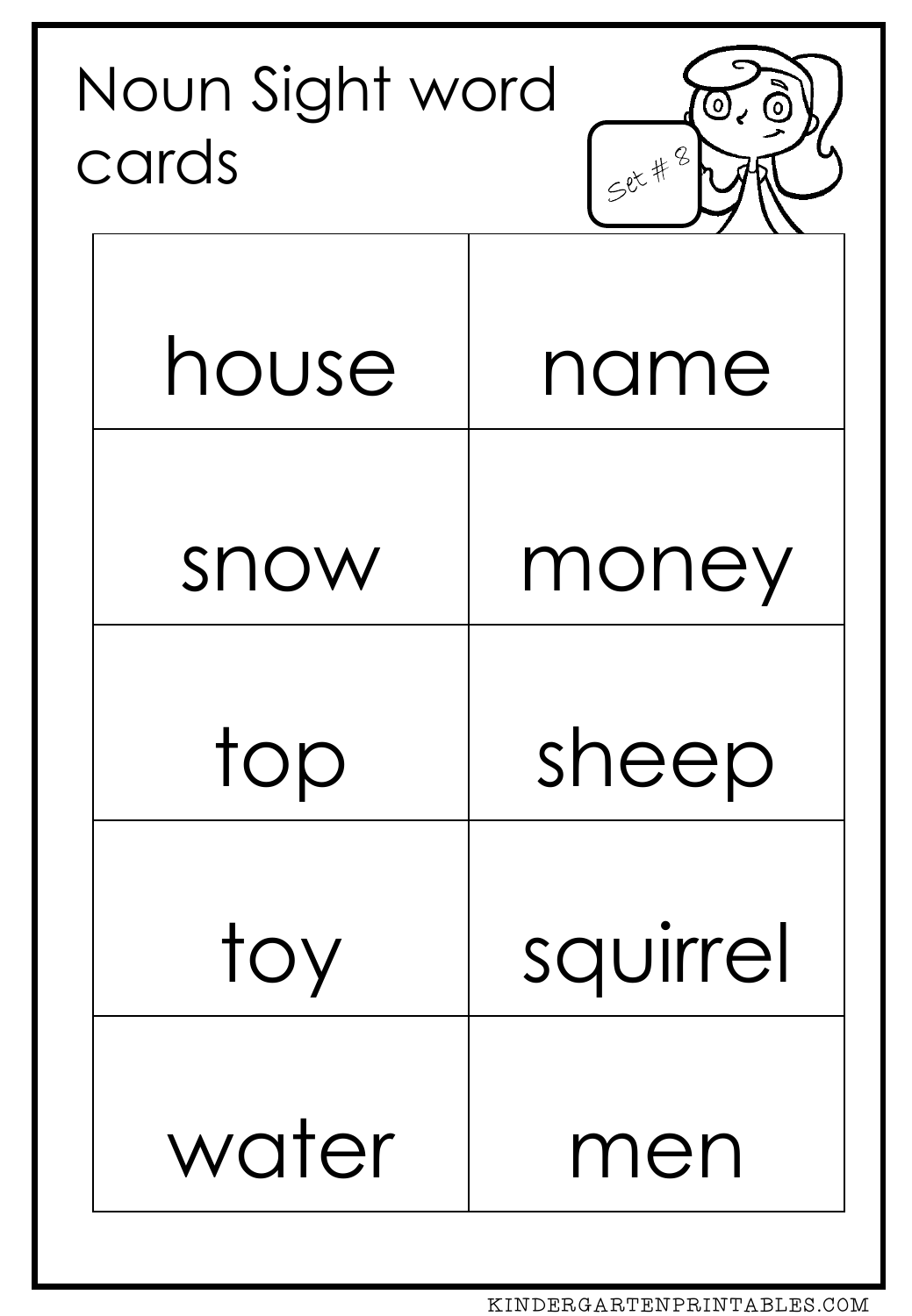| Noun Sight word<br>Assessment<br>Name_<br>Class |  | 50x481 | (၀)<br>$\left[ \circ \right]$ |
|-------------------------------------------------|--|--------|-------------------------------|
| house                                           |  |        |                               |
| name                                            |  |        |                               |
| snow                                            |  |        |                               |
| money                                           |  |        |                               |
| top                                             |  |        |                               |
| sheep                                           |  |        |                               |
| toy                                             |  |        |                               |
| squirrel                                        |  |        |                               |
| water                                           |  |        |                               |
| men                                             |  |        |                               |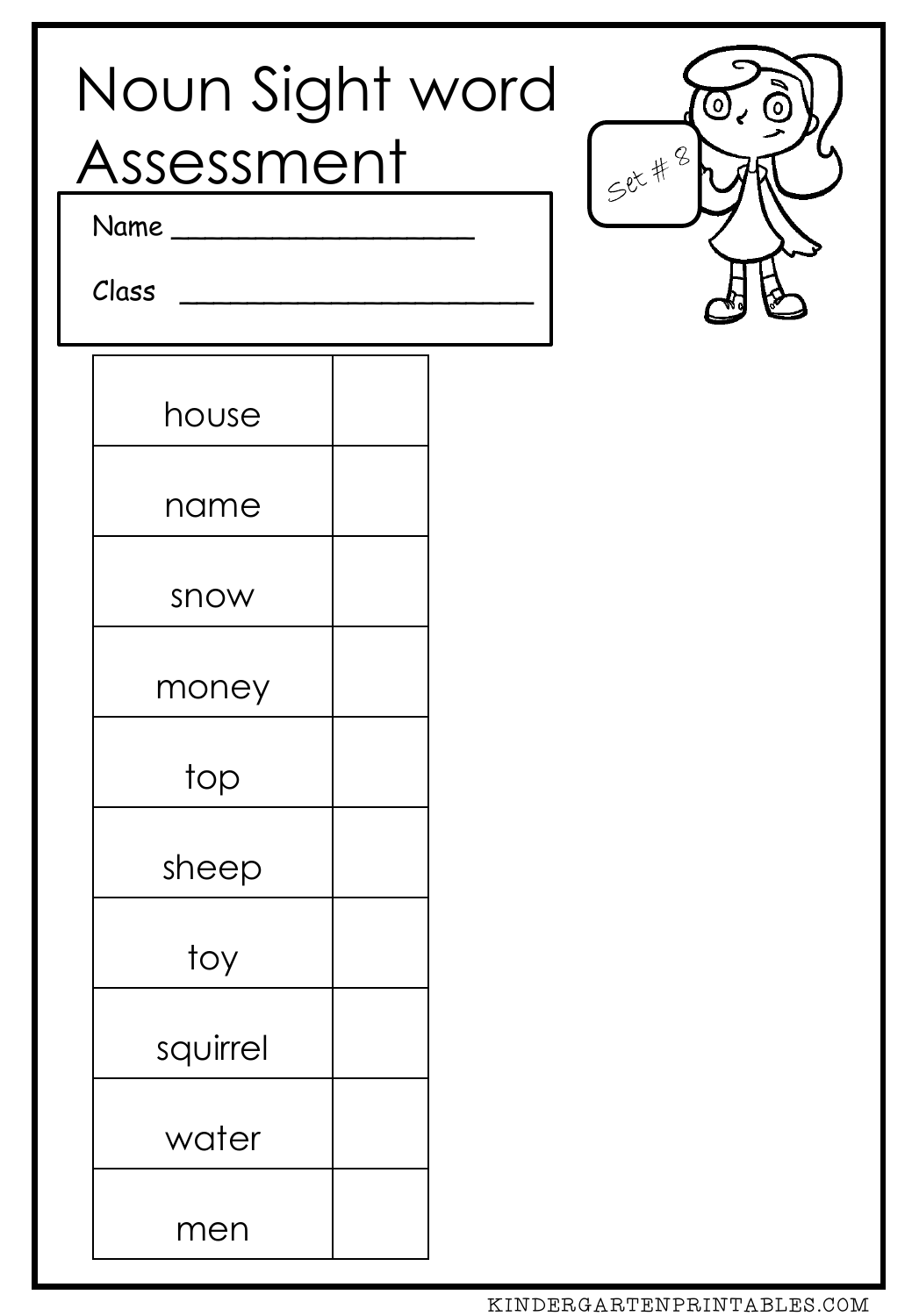

Sight Words are words that appear often in text,

These words don't follow the phonetic approach and can be difficult to sound out when reading.

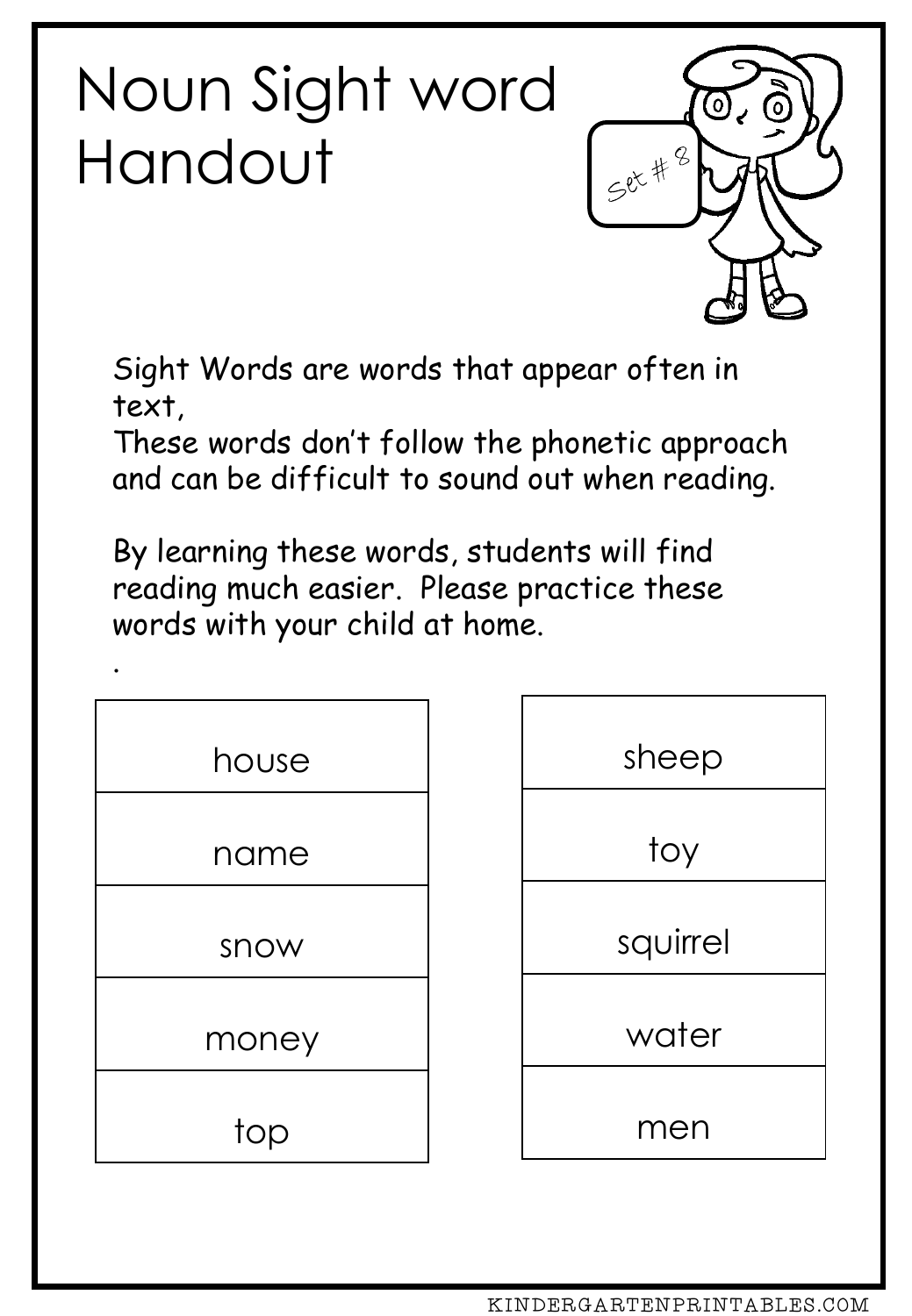| Noun Sight word<br>$\omega_{\mathcal{C}}$<br>Progress |         |             |             |  |
|-------------------------------------------------------|---------|-------------|-------------|--|
| Name<br>Class                                         |         |             | HOULD       |  |
| Set#5                                                 | Set#6   | Set#7       | $Set \# 8$  |  |
| boy                                                   | time    | shoe        | house       |  |
| dog                                                   | stick   | night       | name        |  |
| cat                                                   | morning | ring        | <b>SNOW</b> |  |
| grass                                                 | home    | pig         | money       |  |
| ground                                                | rabbit  | Santa Claus | top         |  |
| hand                                                  | paper   | rain        | sheep       |  |
| head                                                  | sun     | street      | toy         |  |
| hill                                                  | horse   | man         | squirrel    |  |
| myself                                                | letter  | milk        | water       |  |
| hot                                                   | school  | thing       | men         |  |

Notes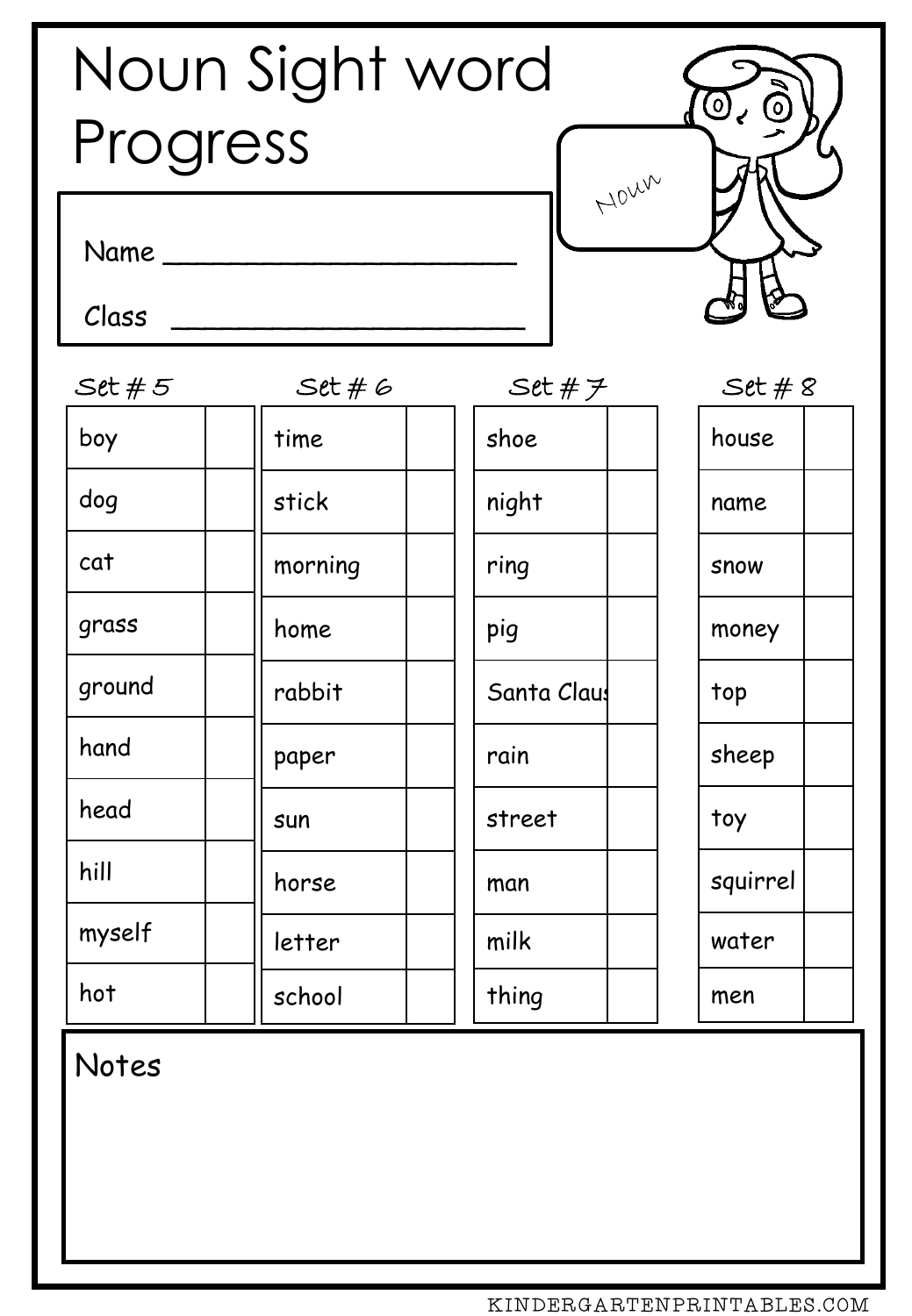| Noun Sight word<br>cards | <u>(0</u><br>$5e^{t}$ # 9 |
|--------------------------|---------------------------|
| sister                   | leg                       |
| robin                    | kitty                     |
| song                     | table                     |
| watch                    | tree                      |
| picture                  | nest                      |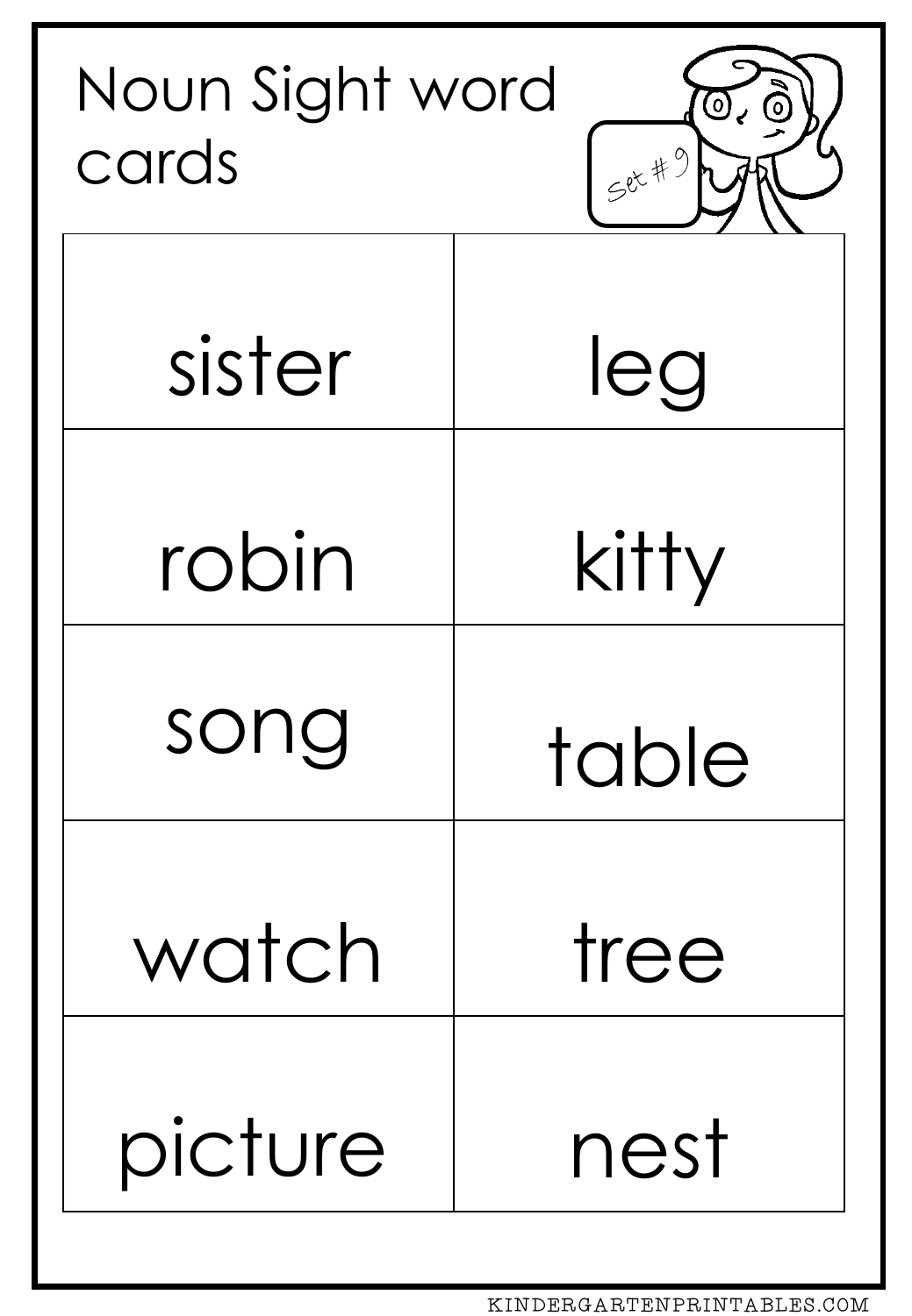| Noun Sight word<br>Assessment<br>Name<br>Class |  | $\overline{0}$<br>$\frac{1}{5}$ |
|------------------------------------------------|--|---------------------------------|
| sister                                         |  |                                 |
| leg                                            |  |                                 |
| robin                                          |  |                                 |
| kitty                                          |  |                                 |
| song                                           |  |                                 |
| table                                          |  |                                 |
| watch                                          |  |                                 |
| tree                                           |  |                                 |
| picture                                        |  |                                 |
| nest                                           |  |                                 |

KINDERGARTENPRINTABLES.COM

 $\Omega$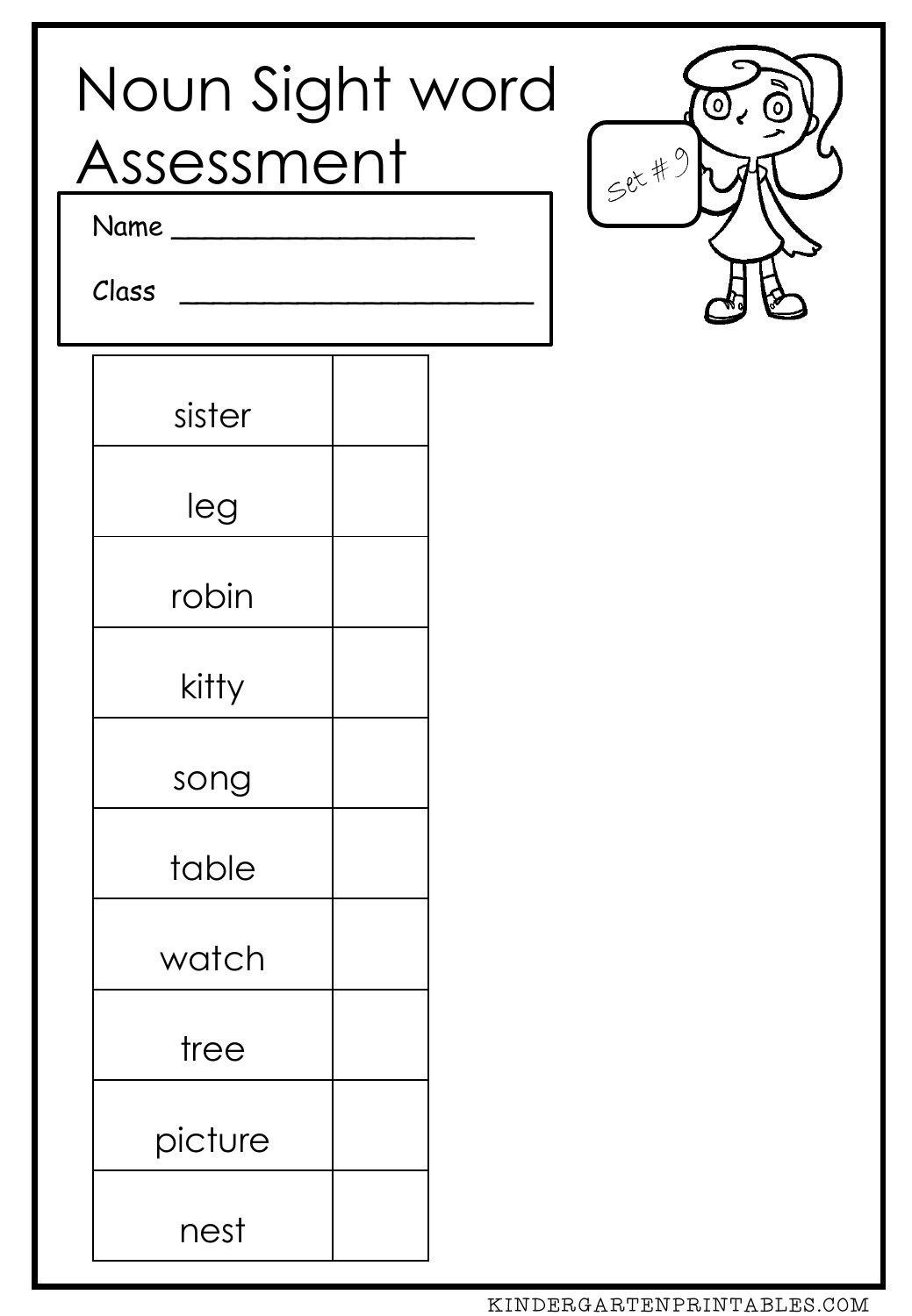

Sight Words are words that appear often in text,

These words don't follow the phonetic approach and can be difficult to sound out when reading.

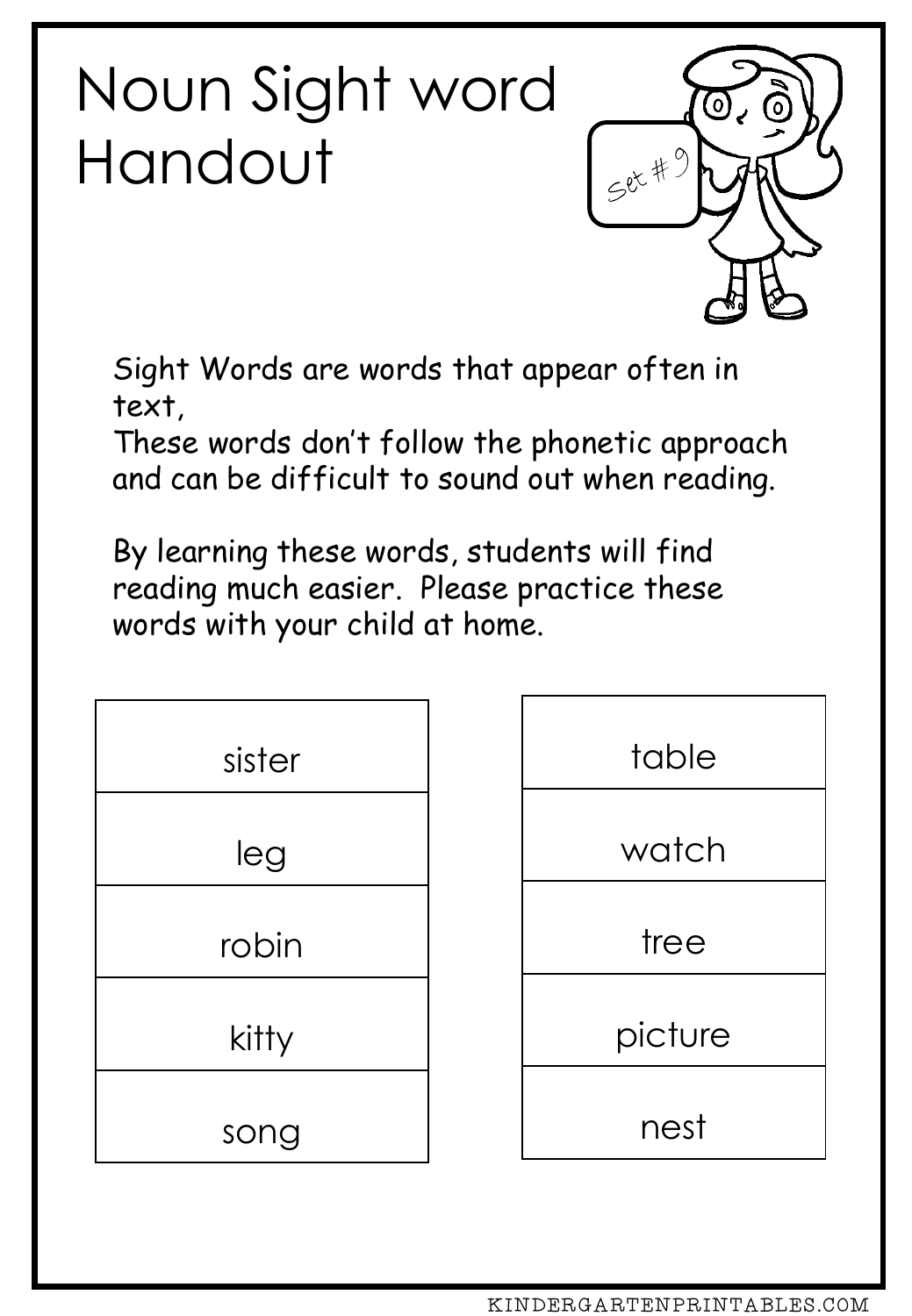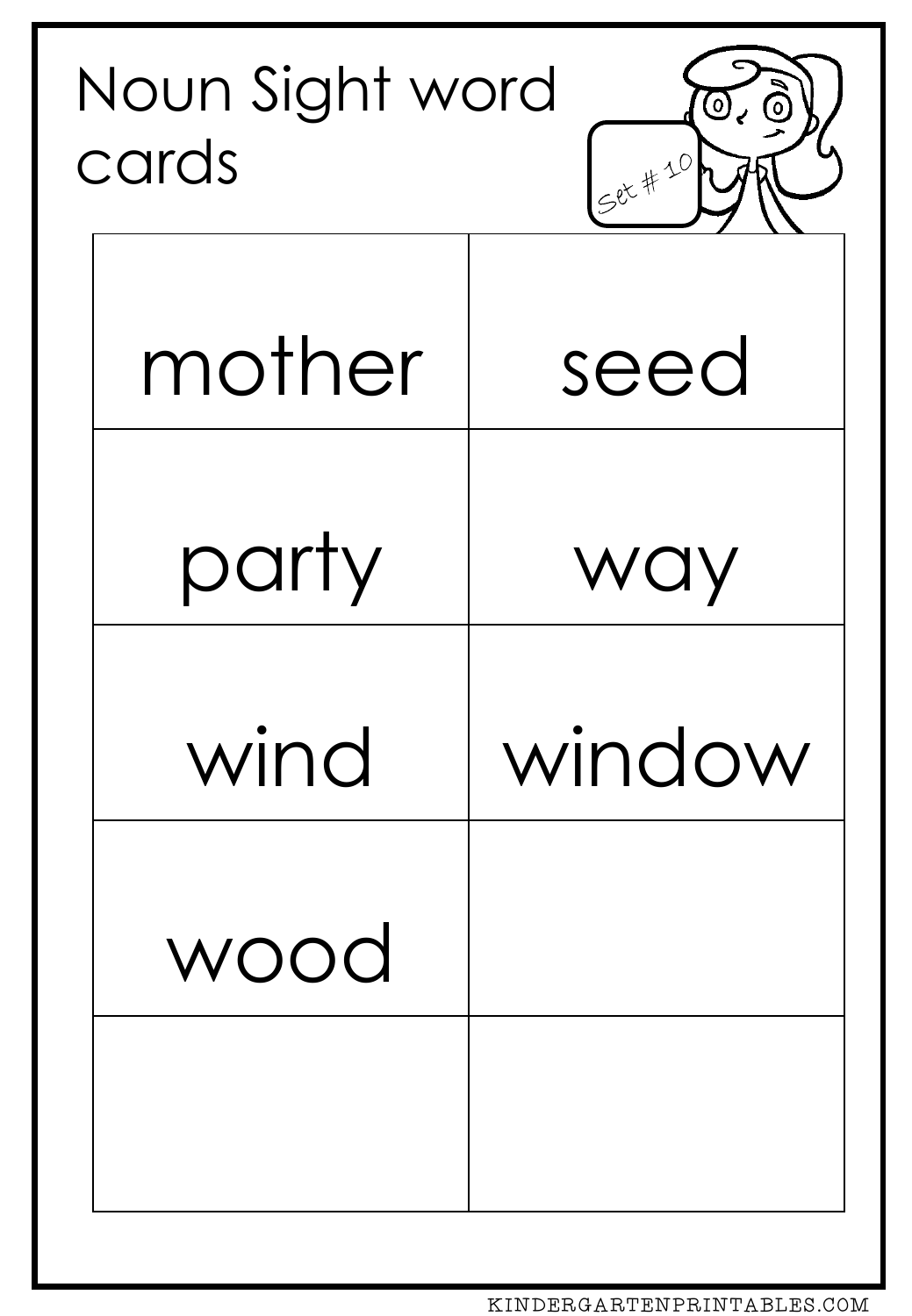| Noun Sight word<br>Assessment<br>Name<br>Class |  | $\left( 0\right)$<br>$\Omega$<br>$I_{58}$ # 10/ |
|------------------------------------------------|--|-------------------------------------------------|
| mother                                         |  |                                                 |
| seed                                           |  |                                                 |
| party                                          |  |                                                 |
| way                                            |  |                                                 |
| wind                                           |  |                                                 |
| window                                         |  |                                                 |
| wood                                           |  |                                                 |
|                                                |  |                                                 |
|                                                |  |                                                 |
|                                                |  |                                                 |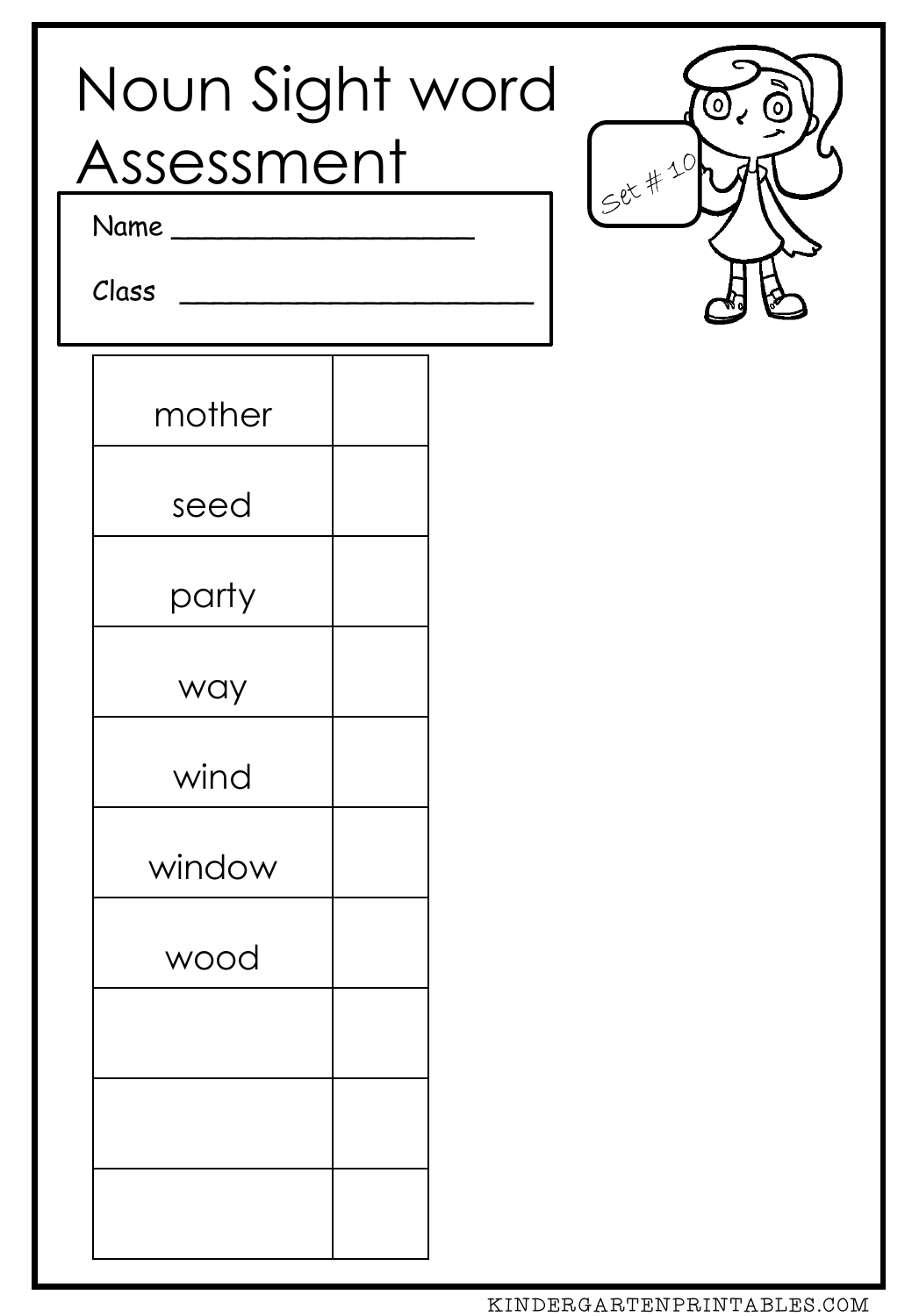

Sight Words are words that appear often in text,

These words don't follow the phonetic approach and can be difficult to sound out when reading.